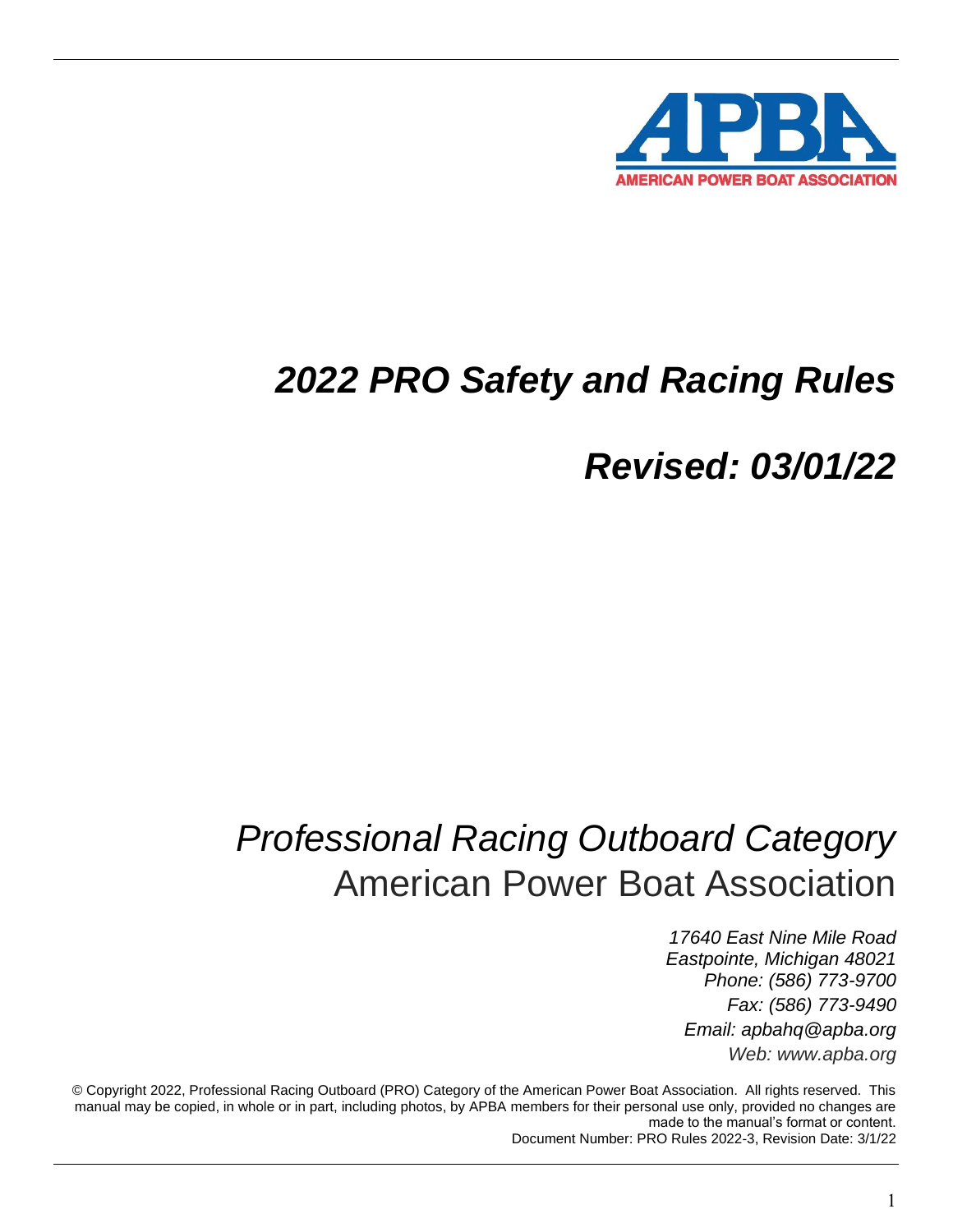## **Table of Contents**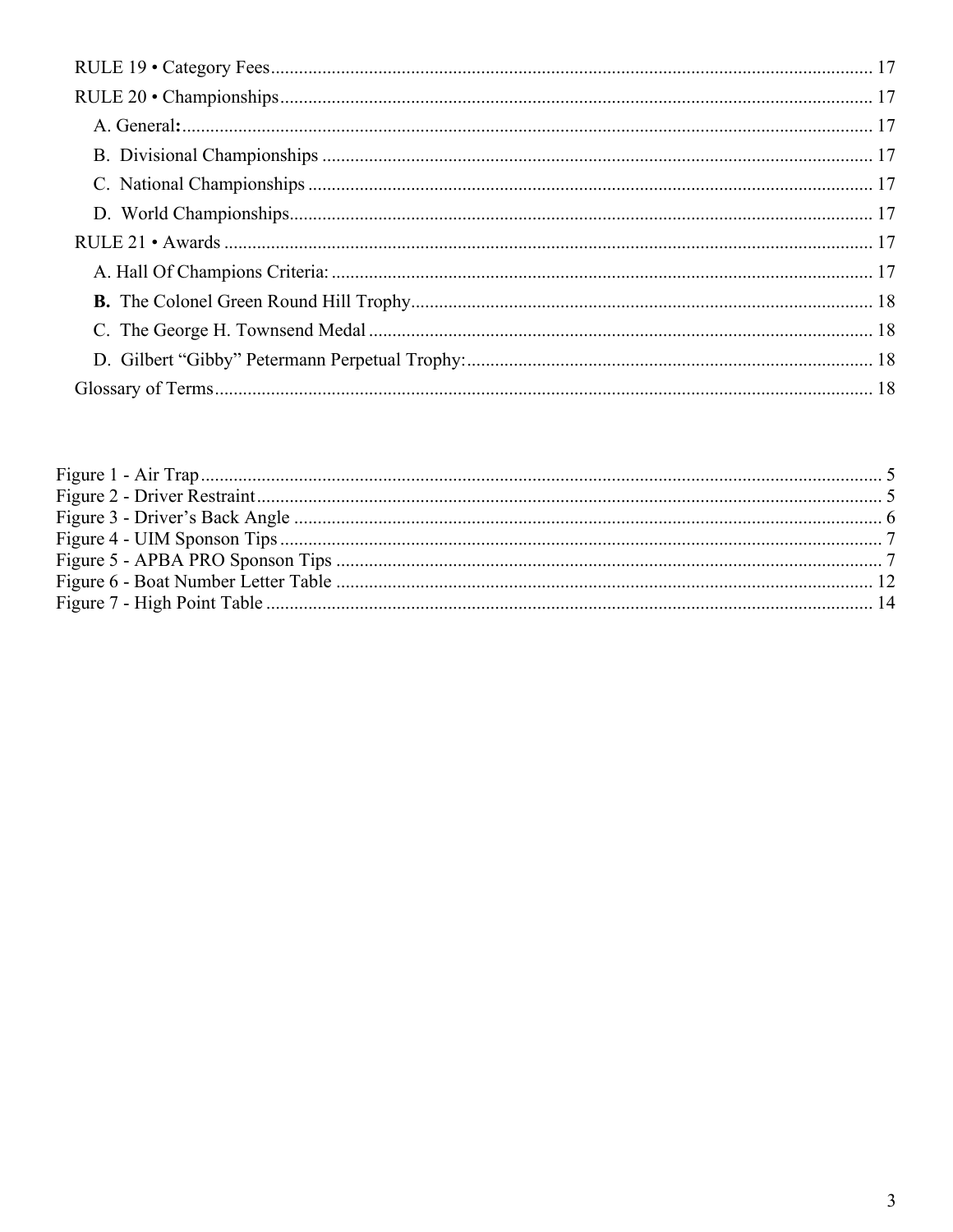## <span id="page-3-0"></span>PRO SAFETY RULES

*The General Safety Rules and General Racing Rules shall prevail in all situations not specifically covered in the PRO Safety Rules and PRO Racing Rules.* 

## <span id="page-3-1"></span>SAFETY RULE 1 • New Drivers

New drivers must, for ten  $(10)$  races, place a white cross  $(X)$  on their helmets, with the stroke of the X to be a minimum of 2 inches wide. The cross must extend from the front tip up over the top of the helmet to the back rim of the helmet, and from the left ear up over the top of helmet to the right ear. A new driver is any APBA member in good standing who has never driven a registered outboard powered boat in closed course competition heat racing. The new driver must be given an oral examination by the referee, assistant referee, or a person designated by the referee or assistant referee. The new driver must show knowledge of course racing rules before being approved to enter a race. Any new driver's first day of participation in competition must consist of at least one (1) heat of racing during a sanctioned event in which the new driver will drive in a position at the rear of the pack and be observed by the Referee and course officials. If the driver is not cleared for "open competition" at the end of that heat, he/she shall run an additional heat in the same manner until cleared by the Referee. In addition to the above, drivers in the KPH class having less than four prior races in APBA competition must start at the rear of the field. The helmet "X" requirement and the driving restrictions outlined above apply to all KPH drivers under the age of 12 regardless of any prior racing experience.

## <span id="page-3-2"></span>SAFETY RULE 2 • Alcohol Consumption

1. There shall be no alcoholic beverages consumed by any participant (those required to sign the insurance waiver) until 15 minutes after the final class of the day has been released from inspection. This time period may be extended by the referee or assistant referee.

2. Any driver filing a protest or appeal may not consume alcohol until action on the protest or appeal is concluded for the day.

3. The referee, assistant referee, and all members of the race committee may not consume alcoholic beverages until 15 minutes after the final class of the day is released from inspection. If a notice of an "intent to file" a protest or an appeal (see Racing Rules 12 and 13) is received, the referee, assistant referee, and members of the race committee may not consume alcohol until action on the protest or appeal is concluded for the day.

## <span id="page-3-3"></span>SAFETY RULE 3 • Equipment

1. All boats must have enough buoyancy, either natural or from use of flotation gear, to float the combined hull and motor. Boats with reinforced cockpits must have enough buoyancy, either natural or from the use of permanent flotation gear, to float the combined hull, driver, and motor if the boat is in a swamped state.

2. To prevent ingestion of water in the engine, all carburetors shall have a spray shield. Carburetor spray shields are not required for rear-facing carburetors or straightaway time trials. Hull cowlings and canopies may serve as spray shields provided they extend over the carburetor(s). In classes where engines are required to use a factory cowling, said cowling shall constitute a spray shield.

3. All boats must have an operational steering system. Steering cables must be attached to the steering bar with fully enclosed interlocking hooks; or by use of clevis and bolt, said bolt to be secured with cotter pin or wire. "S" hooks are specifically prohibited. Two cable clamps will be required at both terminations of the steering cable. Springs in the steering are permissible as long as they are looped with steering cable and clamped with two (2) steering line clamps. Steering cable anchors must be bolted to the boat. In PRO classes, backing washers or plates on the steering cable anchors must be at least 3/4" in diameter.

4. Any boat's plastic windshield or cowling must have a protective molding on the exposed edge.

5. All boats must have an automatic device to close the throttle when released by the driver. All engines required to use gasoline as fuel must be equipped with full carburetor butterflies. All boats will have an ignition cut-off (kill) switch accessible from the normal driving position. All boats without a reinforced cockpit will have a tether activated operational ignition cut-off switch. A tether-activated switch shall qualify as the ignition cutoff switch mentioned above. When activated, kill switches must cut off the ignition to all cylinders of the engine. The tether switch should be mounted forward of the driver and use a minimum length cord which at full extension from the switch must not touch the engine. The tether must be attached to the life jacket or wrist while racing. Taping of either cap or tether in a manner which interferes with the functional operation of the kill switch is prohibited. In a LeMans start, the tether must be attached before the engine is started.

6. Drivers must wear life jackets, helmets, eye protection and cut-resistant, wrist-length sleeves and cut-resistant, ankle-length pants at all times while on the water for the purpose of driving racing equipment. In closed course racing, when stopped on the course, the driver's helmet only may be removed when no other racing craft are underway anywhere on the course or when the driver's boat is tethered to a towboat. The helmet only may also be removed by drivers of stalled boats during point-to-point marathons. Helmet restraints are recommended for use in racing. All drivers must also wear impact/flak jackets, which may be worn separately or incorporated into the life jacket. The impact/flak material, whether in a separately worn impact/flak jacket or incorporated into the life jacket itself, will provide full coverage of the front and back of the torso. The intent is to provide impact/flak coverage of vital internal organs. Drivers in boats equipped with reinforced cockpits as defined in item 19 of this rule are exempt from the portions of this rule requiring impact/flak jackets and cut-resistant clothing. The referee or inspector has the power to prohibit the use of any helmet or life jacket that he/she determines to be potentially unsafe.

7. Each boat must be equipped with a device enabling it to be towed, such as a bow handle or screw eye capable of handling a rope.

8. If corrective lenses are required for a person to drive an automobile, they will also be required while operating a race boat.

9. A permanently fixed fin or fins may be used on the hull. With the exception of PRO runabouts, no boats raced may have a fin or mounting hardware that protrudes beyond the maximum beam of the boat. Turning fins and turning fin brackets on PRO runabouts may not protrude more than one (1) inch beyond the chine of the hull where mounted, except when directly mounted to the transom. Any boat participating in 125R, 250R, 350R, 500R, 700R, 1100R, 125H, 175H, 250H, 350H, 500H, 700H, or 1100H must have a fin or fin bracket bolted to the boat using a minimum of four (4) bolts.

10. Hulls used in KPH, OSY400, C Service, and C Racing classes may not utilize the following:

- A. hull surfaces that are adjustable while underway
- B. fins that are adjustable while underway
- C. water brakes
- D. trim that is adjustable while underway (power trim)

11. Engines must remain firmly clamped and/or bolted to the transom at all times. If power trim is used, the propshaft depth shall be measured with the trim in the "full out" position.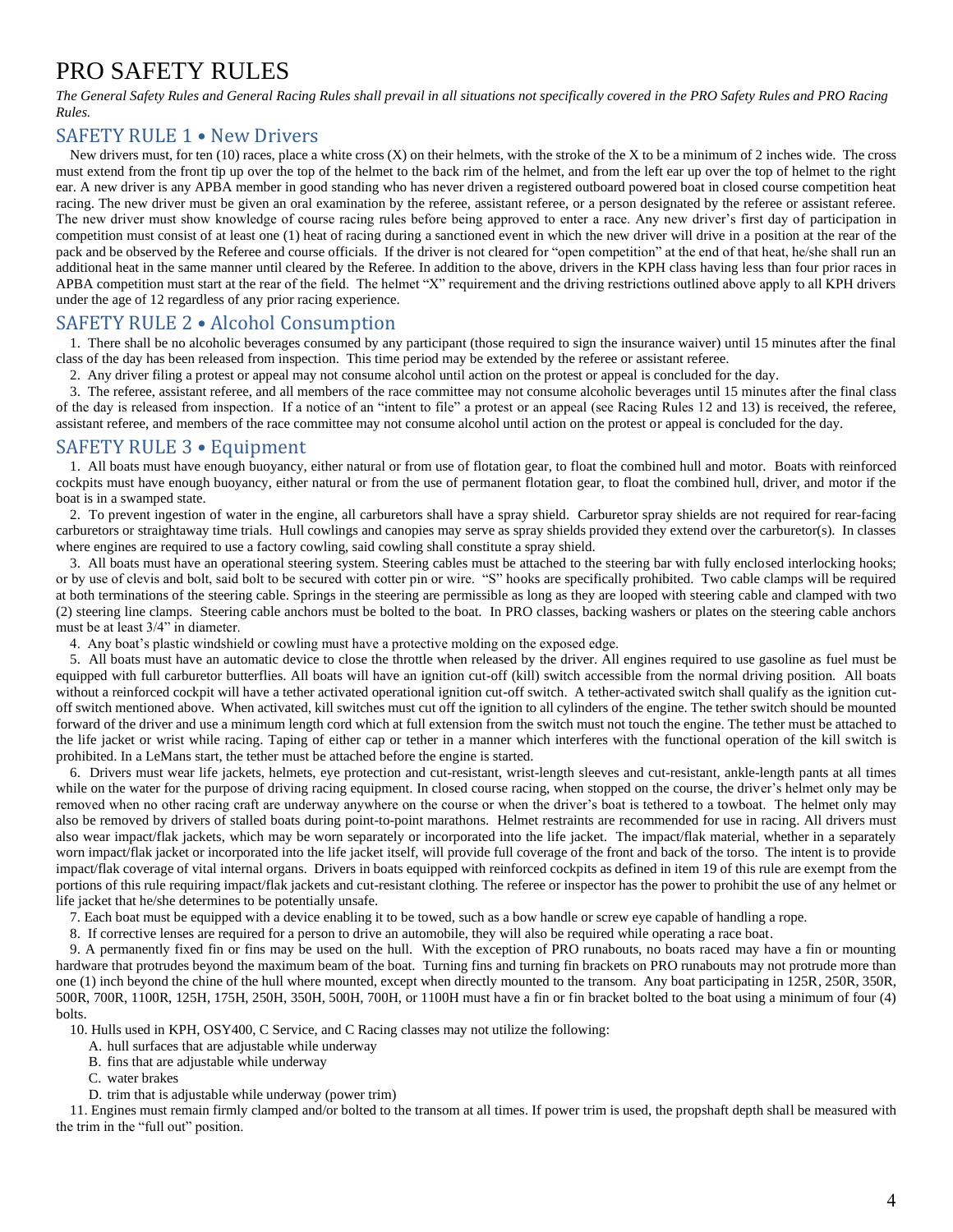12. All flywheel type self-energizing ignition systems with external exposed rotating magnets must have a 360° guard of sufficient strength and design to completely contain the magnets should breakage occur. Flywheel guards are not required on PRO motors when the magnets are manufactured as one piece, integral with the flywheel hub.

13. It is recommended that gearcases be maintained and contoured, if necessary, within class technical specifications. Gouges, breaks and hollows should be sanded or filled.

14. On the OMC A motors, safety wire must be in place on the steering bar-powerhead bolts, (unless locking nuts are used). Drivers will be warned once before being disqualified.

15. Unless the driver is restrained, the driver must be able to exit the cockpit without moving or removing any windshields, canopies or cockpit cowlings.

16. An annual technical inspection of all boats is required prior to competition. A sticker shall be affixed to any boat that meets all safety requirements. Such approval expires each October 31.

 17. Sponsons on PRO hydroplanes shall not exceed 60% of the hull length. A sponson is defined as any projection from the outside of the air trap *(see diagram)* of a PRO hydroplane, for purpose of buoyancy, aerodynamic / hydrodynamic lift and stability while the hydroplane is underway.

18. Each PRO driver must carry a paddle in the boat at all times. Any PRO driver in a stopped boat on the race course and not paddling to the inside or outside of the race course will be disqualified for the day. Drivers with reinforced cockpit boats are exempt from this rule.

19. REINFORCED COCKPITS—PRO classes. (Any PRO boat utilizing a driver restraint system shall have a reinforced cockpit according to the specifications below.)

- A. All 500ccH, 700ccH and 1100ccH boats will have reinforced cockpits with restraints regardless of the displacement of the motor.
- B. These rules provide only a minimum standard for reinforced cockpits. It is important that constructors continually develop and produce cockpits that exceed these standards.
- C. The manufacturer of any reinforced cockpit will submit his name (company name) and completed PRO reinforced cockpit questionnaire to the PRO Chairman before use of the cockpit in an APBA sanctioned regatta. The manufacturer's name, date of manufacture, and serial number must be permanently affixed to the reinforced cockpit.
- D. The manufacturer will receive a letter of acknowledgement from the PRO Safety Committee, copies of which may be sent to the individual competitors.
- E. Any competitor driving, or passenger, in a registered reinforced cockpit design boat will be in a restraint system consisting of a minimum 6-point mounting design. Strap locations will be minimum two hip, two shoulder, and two crotch hooked together in a central release system activated (released) from the normal driving position. The use of a "lever-actuated" quick release system is mandatory. Belts shall be a minimum 2" width and made of polyester material. For the required placement of seat belts and shoulder harnesses to be used in a reinforced cockpit, see drawing.
- F. The boat must have enough buoyancy, either natural or from use of permanently attached flotation to float the combined hull, driver, and motor in a swamped state. Cockpit structure *Figure 2 - Driver Restraint*must also include permanent flotation capable of floating the cockpit, driver, engine and any other attached structures.

Placement shall be in the closest possible location to the rear of the driver (cockpit) and the sides of the driver (boat). Two (2) pound per cubic foot, closed cell, U.S.C.G. approved flotation foam is recommended.

- G. All reinforced cockpits must include coverage over at least 50% of the top of the driver's helmet with a minimum of 2" clearance above the driver's head and coverage over at least 50% of the side of the driver's helmet with the driver's head in the furthest aft position, as an integral part of the cockpit construction. It is recommended in PRO hulls with restrained drivers in reinforced cockpits that there be 4" of head clearance above the helmet. Four-inch head clearance shall be required on hulls built after October 31, 2010. It is recommended that in a reinforced cockpit, an opening of at least nine (9) square inches be made in the seat/backboard, behind the driver's helmet, so as to reduce the hydraulic effect on the driver in case of an accident.
- H. Minimum 1/4" (1/2" recommended) Ethofoam or other energy absorbing foam support completely around the inside of the helmet area to help prevent injury from the helmet hitting the cockpit.
- I. Reinforced cockpit boats using an electric fuel pump or fuel injection must have an additional centrifugal-force-actuated or inversion-actuated kill switch. This switch must be capable of disabling the engine ignition as well as the electric fuel pump, if so equipped, when the boat is upside down.
- J. Reinforced cockpit boats using full coverage canopies and/or cowlings must have both internal and external release capability for driver's exit, as well as positive airflow ventilation. The canopy must have one or more external handles or handholds to facilitate opening of the canopy from the outside. All canopy-attaching hinges must have an easily removable hinge pin utilizing a pull ring, accessible from outside the cockpit. It is recommended that all canopy-attaching hinges also have an internal release mechanism.
- K. Left and right rearview mirrors are required. Each must be a minimum of eight (8) square inches. Mirrors are not required during straightaway trials.
- L. No sharp edges or protrusions are allowed anywhere inside or around the entryway of the cockpit.
- M. The top of the front of the cockpit must be a maximum of 4" below eye level and so constructed as to deflect water away from the driver.
- N. A removable steering wheel is highly recommended, "spring loaded".







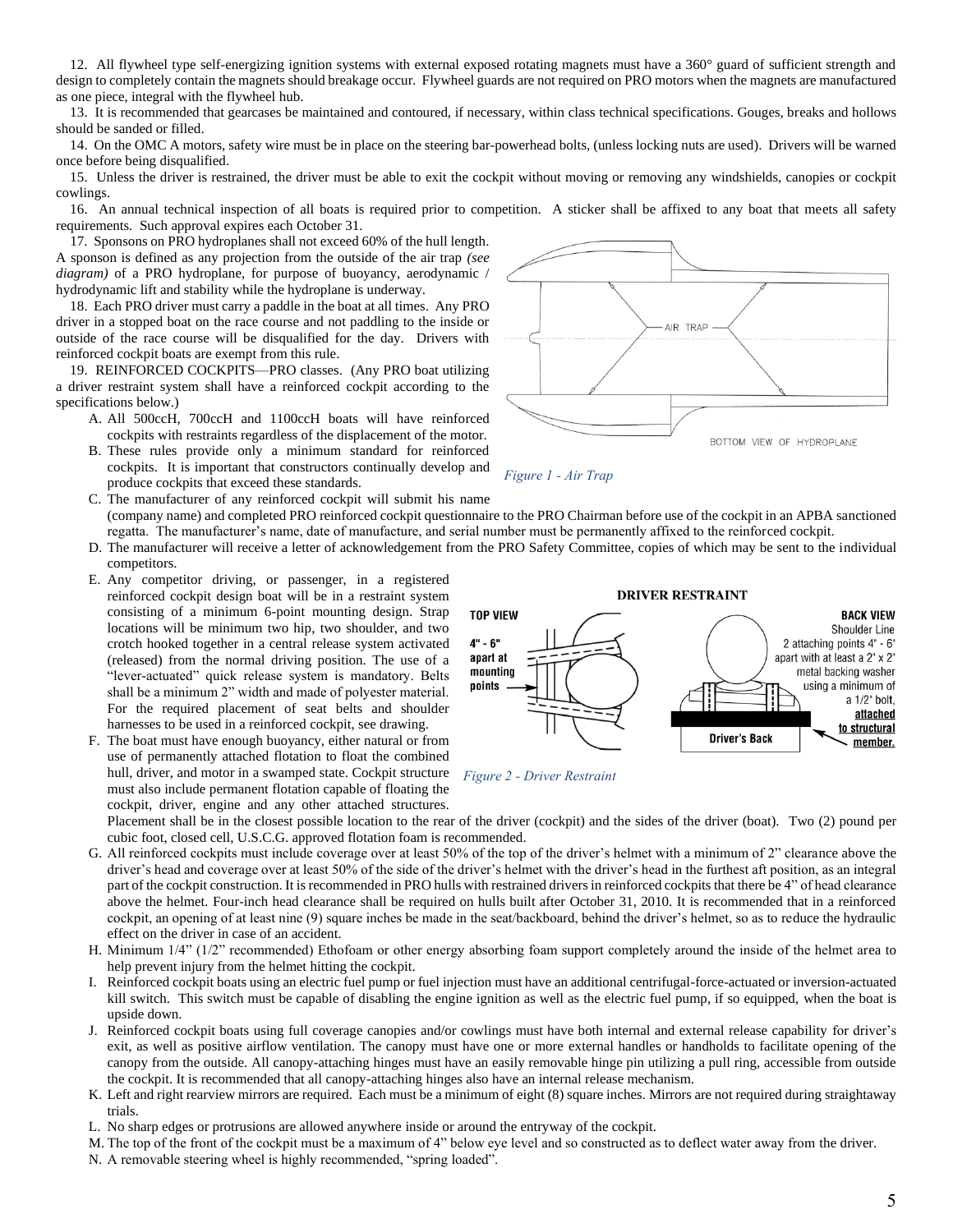- O. As a guide, the following suggested construction methods have proven effective in racing:
	- Step 1. Gel coat mold and let dry.
	- Step 2. Apply 3/4 oz. glass mat and let dry.
	- Step 3. Apply layer of 6 to 9 oz. carbon fiber or S-glass, layer of 9 oz. Kevlar, layer of veil, and a layer of 3/8" Belco balsa core or equivalent density of foam.
	- Step 4. Apply a layer of veil, layer of 9 oz. Kevlar, layer of veil, and layer of 9 oz. carbon fiber. Vacuum bag and apply vacuum until fully cured.
	- Step 5. Cockpit should be laminated with epoxy resin or vinyl ester resin.
- P. Ventilation is required in the driving compartment to prevent fogging and in the aft compartment to prevent accumulation of fumes.
- Q. Drivers utilizing a reinforced cockpit must be restrained in a seated position. A "seated position" is defined as having the driver's chest and legs facing forward and no less than 45 degrees of angle between the driver's back and the bottom of the boat.
- R. Life jackets used in reinforced cockpit boats shall have adequate flotation for the driver.
- S. The use of an air supply system in reinforced cockpit boats is mandatory.
- T. Upon request of the Referee, drivers of reinforced cockpit boats are required to show written documentation of having completed supervised underwater cockpit escape training per the current criteria. Such written documentation shall be signed and dated by an APBA Referee or other APBA official having reviewed the training. Capsule training documentation shall be valid for the racing season in which the training was taken and also through the following racing season ending October 31. When training is completed during October, training documentation shall be valid for the racing season in which the training was taken



*Figure 3 - Driver's Back Angle*

- and also the following two (2) racing seasons ending October 31. To avoid expiration, it is recommended that training be done annually. U. It is strongly recommended that all reinforced cockpit hulls be safety inspected each race day with an emphasis on minimum (2") helmet clearance.
- V. To the degree practical, the seating system, whether upright or reclining, should provide lateral support on both left and right sides. The driver should be positioned as far rearward and as close to the seat back bulkhead as possible. It is absolutely necessary, in the reclining position, to provide a kick-up (roll-up) forward to the buttocks of sufficient height and strength to prevent forward movement and/or rotation of the torso under the seatbelt. In the reclining position, adequate padding is recommended under the buttocks to absorb impact.
- W. PRO hydroplanes with restrained drivers in reinforced cockpits must have a rollover lift bracket or eyelet permanently attached to the rear area of both sponsons. The bracket or eyelet must have at least a  $3/4$ " hole and be strong enough to support the weight of the boat should it need to be righted for rescue purposes. The bracket or eyelet must be bolted to the hull with backing plate or washers. A port will be provided for inspection of internal backing plates, washers, or other reinforcements.
- X. PRO hydroplanes with restrained drivers in reinforced cockpits must have a form-fitted seat. A custom fit foam-beaded seat is recommended. The purpose of a seat: to work with restraint belts connecting driver's body securely to the cockpit, thus creating minimal movement between the cockpit and the body, spreading the impact load over the body, thereby reducing the chance of local loading and injury.

20. All hydroplane hulls shall have a construction date permanently affixed to the inside of the transom in a location easily visible to the Inspector. (If the actual construction date of a hull is unknown, a one-time declaration of a construction date (month and year) may be permanently affixed by the owner or driver to the inside of the transom.)

 21. Hydroplane Pickleforks and Cockpit Noses –All hydroplane hulls built after October 31, 2008, the foremost points of the pickleforks shall have a minimum radius of 1" in one view. This minimum radius shall extend at least 45 degrees to both sides of the foremost point. At 90 degrees to this radius conforming view, the points on the picklefork will have a minimum thickness of 3/4" on the inside of the sponson and an outside picklefork dimension of 3/4". (See diagram below)

- 1). All hydroplane hulls built after October 31, 2008 where the cockpit nose extends forward of the body of the hull, shall have a cockpit nose that conforms to the same requirements for shape as the picklefork foremost points described in the paragraph above.
- 2) Half oval aluminum rub molding may be used around the foremost points of pickleforks and cockpit noses, provided the molding is at least 1⁄2" wide.
- 3). Pickleforks and cockpit noses that conform to UIM specifications are also legal. *(See UIM SPONSON TIPS diagram below).*
- 4). On boats equipped with breakaway pickleforks and breakaway cockpit noses that meet a laminate thickness of no more than 1/16'' or 1.5 mm, the breakaway part must contain no material other than the outer shell. The boat must also provide a way for inspection. The collapsible section must be a minimum of 3" and have a bulkhead at the start of the non-breakaway part of the sponson.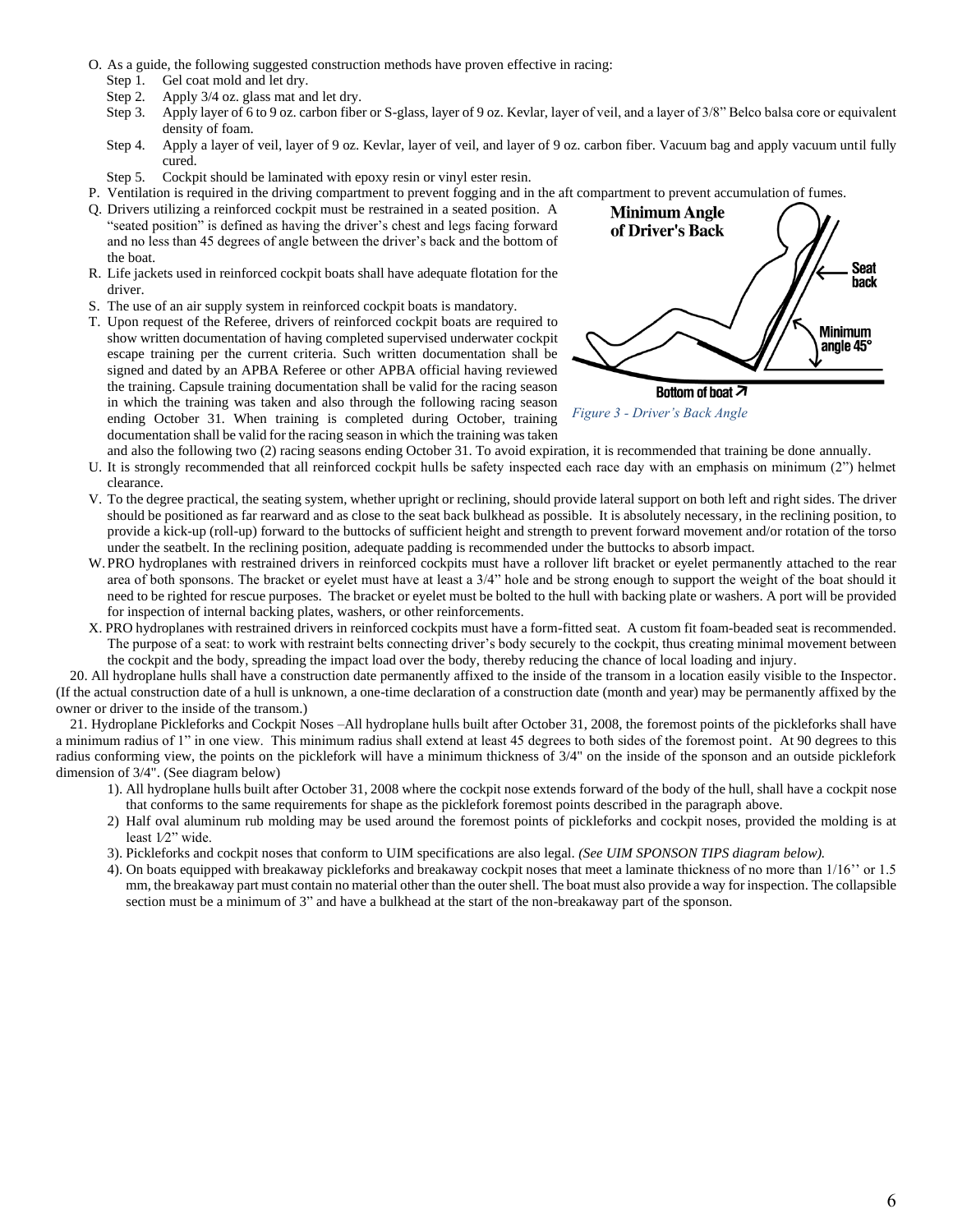



*Figure 4 - UIM Sponson Tips*

<span id="page-6-2"></span>*Figure 5 - APBA PRO Sponson Tips*

#### 22. Cockpit Sides

A. It is recommended that open cockpit hydroplanes meet UIM minimum requirements (see UIM rule 522.02) for reinforced cockpit sides.

#### <span id="page-6-0"></span>SAFETY Rule 4 • Engine Mounting Heights

1. The following classes have limitations on where the engine's propshaft may be mounted. The propshaft location shall be the distance between the center of the propshaft at its aft end, and the "planing surface". The measurement of the engine height shall be "as raced" with the engine turned straight (propshaft in-line with the fore-aft centerline of the boat). The maximum propshaft rule applies to all racing, including straightaway trials.

*Class Propshaft Depth* KPH ..............................................1-3/4"

 2. The following classes have limitations on where the propeller may be mounted. The propeller height is defined as the maximum distance that the propeller blade may extend above the bottom of the boat. The boat bottom is measured from the true bottom, i.e., it not measured from any tunnel. The maximum propeller height restriction applies to all racing, including straightaway trials.

| Class | Maximum Propeller Height           | Class | Maximum Propeller Height Class       | Maximum Propeller Height |
|-------|------------------------------------|-------|--------------------------------------|--------------------------|
|       | CSerR with OMC Speeditwin motor 1" |       |                                      |                          |
|       |                                    |       | CSerH w/OMC Speeditwin motor  1-1/4" |                          |

#### <span id="page-6-1"></span>SAFETY Rule 5 • Operation

1. Locked throttles are prohibited in competition. While getting on plane, drivers must keep one hand on the throttle and one foot in the cockpit. No driver may assume a driving position which requires that he/she remove his/her hand from the throttle. A foot throttle may be used in lieu of a hand throttle, but it must be operated in the manner described for hand throttles. While racing, one knee must remain below the top of the cockpit at all times, unless the driver is in a sitting position. While racing, standing in the boat or sitting on or straddling the engine are specifically prohibited. The final decision regarding driving safety will be decided by the Referee and Race Committee.

2. No motor shall be started when affixed with a propeller, nut, washer or pin — any part of which is out of the water — unless it is hand held over the water prior to a launch. Boat stands are permitted for this function only if they are specifically designed as launching stands. For the purpose of testing or warming up, motors with propellers affixed may be started under the following conditions: The boat must be on a secure stand or dolly with the bow pointing directly towards shore, and adequate warning must be given to participants nearby prior to startup. Engines required to use gasoline as fuel must have at least half of the propeller in the water. Violation of this rule will result in the driver's disqualification for the remainder of the day from the class in which the infraction occurred. This prohibition shall not apply during the five minutes immediately preceding the start of a race using a "jetty" or "modified LeMans" start. This prohibition shall not apply to alcohol-fueled boats provided the propeller is over the water and adequate warning is given to nearby participants prior to start-up.

#### **3. OVERLAP**

- A. OVERLAP An OVERLAP is established only when two boats are on the same course or approximately the same course and the cockpit of the overtaking boat is even with the cockpit of the overtaken boat. The following rules shall apply to an overlap.
	- 1) The lead boat has the right of way until an overlap is established.
	- 2) A safe overlap is the responsibility of the overtaking boat.
	- 3) Once an overlap is established, the overtaken boat must give the overtaking boat room to clear any course markers.
	- 4) The overtaking boat cannot force an overlap after the lead boat has begun to alter course to negotiate a turn.
	- 5) Any violation of the overlap rules listed above will result in the disqualification of the offending driver for the heat.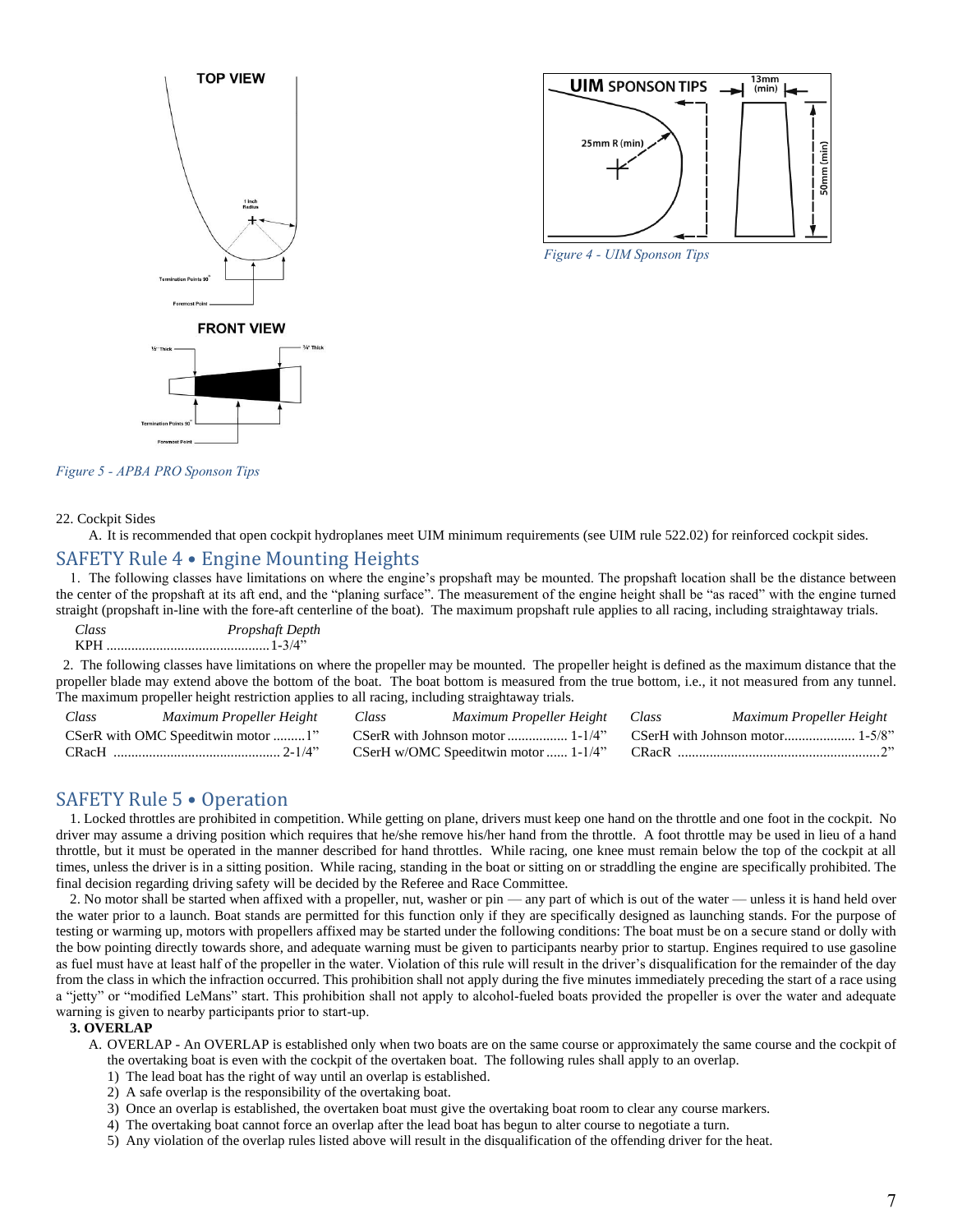- B. SAFE LANE Any boat that has overtaken another boat on the race course must leave a safe lane for the overtaken boat. Determination of a safe lane shall be at the discretion of the Referee without need of protest from the overtaken driver.
- 4. Drivers or riders shall not drag feet, legs, hands, or arms through the water to aid in turning.
- 5. The chief referee or assistant referee must meet with turn judges to instruct them of flag and safety procedures.

6.No driver shall leave the pits after the one-minute signal has been given. Violation of this rule will result in a disqualification for the day from the class in which the infraction occurred.

7. Any driver who is off-plane at the start of the race or during the race and pursues a position on the race course in an unsafe manner shall be disqualified for the heat. If a boat is off-plane for more than half a lap during the race, the driver must shut down in a safe manner or be disqualified.

8. Boats may make tight circles in areas designated by the Referee at the Drivers' Meeting.

9. Radio spotters (on-shore radio operators who communicate with a driver during a heat) must be APBA members and must attend the drivers' meeting.

10. At the drivers' meeting at a race with reinforced-cockpit (capsule) classes, the Referee will instruct the drivers of those classes as to the milling procedures for that specific race. It is recommended that reinforced-cockpit drivers continue around the course until the 1-minute gun. Drivers violating the Referee's instructions shall be disqualified for that heat.

#### <span id="page-7-0"></span>SAFETY RULE 6 • Testing

K PRO Hydro drivers must be given separate testing time, aside from all other classes. K PRO Hydro may test with AXR and AXH.

#### <span id="page-7-1"></span>SAFETY RULE 7 • Accidents/Flips

1. A blue and white flag or blue and yellow flag shall warn drivers of a flipped boat or other obstructions on the race course. Blue and white or blue and yellow flags will be displayed from the judges stand and patrol boats.

2. If a reinforced cockpit boat overturns, the heat be must be stopped immediately. If a reinforced cockpit boat stops on the race course, the driver must lift the boat's canopy, if any, and give an OK signal with clasped hands over the head or the race will be stopped.

3. If a driver of a non-reinforced cockpit boat enters the water, the heat shall be stopped unless the driver is clearly out of danger.

4. Turn judges, race committee, referee, or assistant referee have the authority to stop a heat. If the lead boat is on the final lap, the order of finish shall be determined by the order of finish of the previous lap. The driver or drivers responsible for the stoppage of the heat will not be scored.

5. The heat must be stopped if a KPH driver goes into the water prior to the final lap of any heat. During the final lap of a heat, the heat shall be stopped if a KPH driver goes into the water unless the driver is clearly out of danger.

6. It is recommended that the referee or inspector require any boat that has flipped or was involved in an accident be re-inspected for safety before further competition in that boat.

7. Whenever an accident occurs that requires a driver to be examined at a hospital or receive medical attention at the race site, the chief referee in conjunction with the race medical director must approve continuance of the driver's participation that day. (Medical attention at the race site is defined as receiving medical treatment from the race committee's contracted medical services. The race medical director is the senior member of the contracted medical staff.)

## <span id="page-7-2"></span>SAFETY RULE 8 • Courses

1. It is recommended that the race committee or referee check the depth of the water on a race course prior to the start of the race and take necessary precautions when reinforced cockpit boats are scheduled.

2. The race course shall be marked with soft buoys that do not damage, deflect or upset boats.

3. In laying out courses, race committees are urged to take into consideration the safety of the contestants with regard to obstacles, traffic and other dangers. It is recommended that the distance from the starting line to the entrance buoy of the first turn be at least 1000 feet where possible.

#### <span id="page-7-3"></span>SAFETY RULE 9 • Age Requirements

1. The age minimum requirements by class shall be as follows. Age shall be determined by the birth date.

| Class Min. Age | Class Min. Age | Class Min. Age      | Class Min. Age |
|----------------|----------------|---------------------|----------------|
|                |                |                     |                |
|                |                |                     |                |
|                |                | $1100R$ (driver) 18 |                |
|                |                | $1100R$ (rider) 16  |                |
|                |                | $CSerR$ 14          |                |
| $350H$ $18$    |                |                     |                |

2. K PRO Hydro drivers may not compete in this class after the end of the racing season in which they turn 16 years of age. Drivers who are 9 and 10 years old may only compete in KPH with restrictions. See Rule 16.B.d.iii.

## <span id="page-7-4"></span>SAFETY & RESCUE TEAM CRITERIA

## <span id="page-7-5"></span>SAFETY & RESCUE RULE 1 • Personnel and Staffing

1. When any race boat is on the course, each rescue boat on the water shall have personnel on board consisting of a boat operator and at least one other person. It is recommended that one person in each rescue boat be an emergency medical technician (EMT).

2. Alcohol and non-prescribed drugs are prohibited on any rescue boat. Caution should be exercised to insure that prescribed medications do not alter the rescuer's ability to perform his/her duties.

3. The Race Director, Referee, or Assistant Referee shall have the discretion to place a rescuer off duty if he or she determines that the rescuer is not performing effectively or is endangering their own or others' safety.

4. Rescue boats should not have excessive personnel on board during the race. The number of individuals on board should be limited to the number required to carry out assigned functions.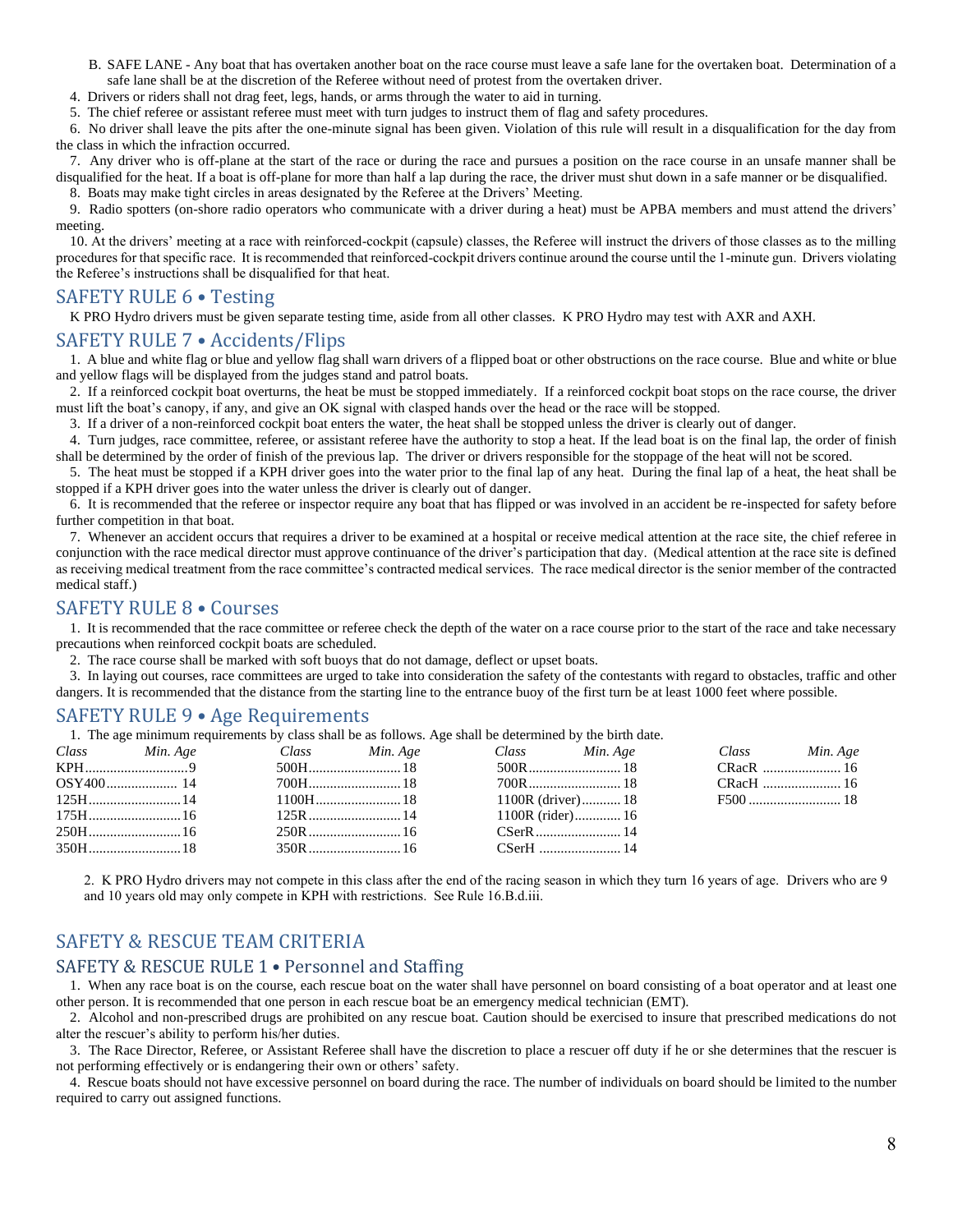5. When boats with reinforced cockpits are running, a minimum of two divers are required. These divers shall be in different rescue boats, which shall be located at different ends of the race course. Divers shall be fully suited and ready to enter the water whenever a boat with a reinforced cockpit is on the water.

## <span id="page-8-0"></span>SAFETY & RESCUE RULE 2 • Equipment

1. At least one rescue boat is required at each regatta, in the event there are restrained drivers then at least two rescue boats are required.

- 2. Each rescue boat must contain:
	- A. A personal flotation device (PFD) for each occupant
	- B. Communication equipment sufficient to ensure adequate communication between rescue boats, turn judges, and the judge's stand
	- C. A rigid body immobilization device such as a backboard or Stokes basket
	- D. A fire extinguisher.
- 2. Each rescue boat should contain:

A. A device capable of cutting cut-resistant clothing. Recommended devices are a razor and/or Exacto knife and EMS Trauma Shears B. Belt cutters or knives (when boats with reinforced cockpits are running)

#### <span id="page-8-1"></span>SAFETY & RESCUE RULE 3 • Operation Procedures

1. Rescue boats must be on the race course at all times while race boats are on the water.

2. Rescue boats shall be operated in such a manner as to avoid creating wakes except under emergency response conditions. During emergency response conditions, the heat must be stopped.

3. Rescue boat personnel shall meet with the Race Director, Referee, Assistant Referee, or their designee for instructions prior to the beginning of each sanctioned event. All rescue boat personnel shall be instructed in the meaning of signal flags, driver hand signals, how to conduct themselves, their position on the course, what to watch for, and how to respond in case of emergency.

- 4. Rescue personnel shall immediately advise the judge's stand if, in their opinion, any unsafe course conditions exist.
- 5. All potentially injured racers shall be lifted from the water in as nearly a horizontal position as possible on a rigid body immobilization device.

6. The rescue boat operator has full responsibility for the safe operation of the rescue boat at all times. The safety of rescuers and racers is his/her responsibility. The operator should be aware at all times of potential hazards in the water, including racers and rescue personnel. Speed of transport of a patient to onshore care should be determined in concert with the rescue person in charge of the patient.

7. The judge's stand should conduct radio checks with rescue crews. Radio communication during actual rescue should be kept to a minimum. Race officials should bear in mind that rescue crews need to focus on the injured driver during the rescue.

8. Safety and rescue equipment should be inspected prior to each day's racing by a referee designee.

## <span id="page-8-2"></span>PRO RACING RULES

#### <span id="page-8-3"></span>RULE 1 • GENERAL

1. Only a regular member club of the APBA may conduct APBA races.

- 2. In order to be eligible to compete in the races sanctioned by the APBA an individual must:
	- A. Be a racing member in good standing of the APBA.
	- B. Be a member in good standing of a member club of the APBA. (Participants in special events are exempt from this requirement.)
	- C. Register with the APBA National Headquarters for the class or category in which they intend to compete.
	- D. Show their current APBA membership card and club membership card (if required) to the local registration official when filing their entry or checking in at a regatta. Regardless of the class entered, the motor manufacturer, piston displacement and the class entered must be clearly specified on the entry blank filed at the regatta.
	- E. Display an official racing number and meet all technical requirements of the class entered.
- 3. Racing shall be governed by the By-Laws of APBA. All rule changes shall be governed by By-Law Article XII, Section 12.7.

4. PRO racing shall be conducted under the supervision of the PRO Commission. Subject to the provisions of the by-laws of this association, the decisions of the PRO Commission shall be final in all matters pertaining to the interpretation of the rules for PRO classes. The PRO Commission shall serve as an appeal board for owners, drivers, referees, inspectors, and Race Committees. A technical committee shall be appointed by the PRO Commission to advise on all matters of a technical nature.

5. The driver is responsible for the actions of his/her pit crew and family. The driver shall be subject to disciplinary action for the actions of pit crew and family.

6. The PRO Commission shall have the power to review any and all paperwork resulting from its races and time trials and shall have the power to correct any errors up to 90 days after the event.

7. A minimum dress code shall be observed by all drivers. The minimum requirements are a shirt with racing identification and long pants or uniform shorts. (Long pants are required while testing or racing.)

8. Radio communication with the driver is not allowed except in classes that require reinforced cockpits as defined in Safety Rule 3, item 19 (500H, 700H, and 1100H).

9. No driver may receive outside assistance or supplies prior to the completion of a heat unless prior consent is given by the referee.

10. Any driver that is disqualified for any violation of starting, driving and/or course rules shall be placed on mandatory suspension. Said suspension shall be for a period of twenty-four hours beginning at midnight of the last day of the regatta at which the disqualification was made.

## <span id="page-8-4"></span>RULE 2 • REGATTAS

1. The Referee and Inspector must be chosen from the lists of Referees and Inspectors, approved by the PRO Category chair and region chair.

2. Any owner who permits a non-member to race his or her equipment in a sanctioned regatta shall be suspended for thirty (30) days.

3. In the event a driver cannot attend a Drivers' Meeting because of extenuating circumstances, it shall be the privilege of the Referee to permit the driver to be excused. Any driver who answers for an absent driver at the drivers' meeting shall be disqualified for the day.

4. At the National Championship Regatta, the engine or the boat may be changed between heats, but not both.

5. Where so specified by the local Race Committee, all races shall be conducted in such manner that the noise of the unmuffled exhaust shall be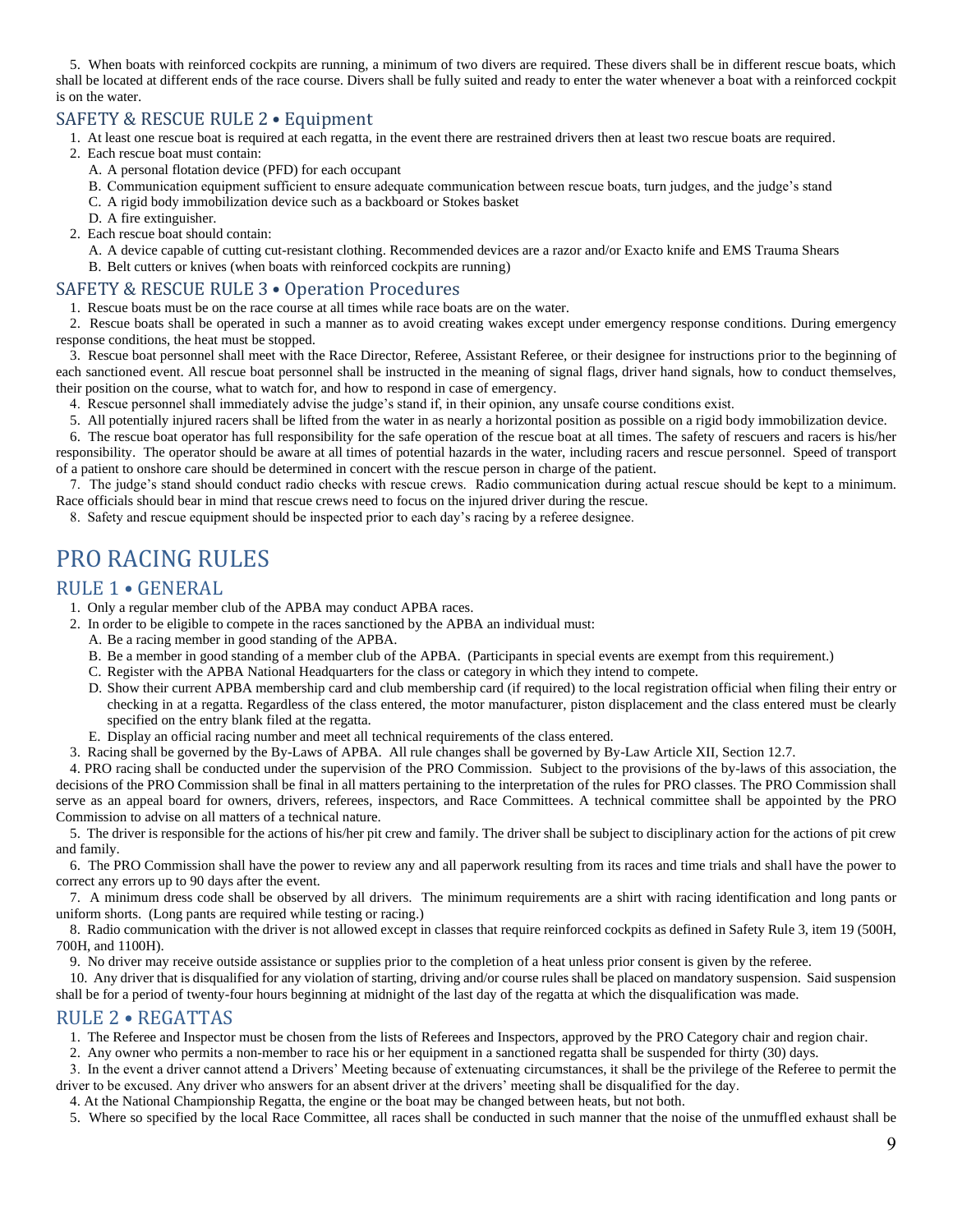confined to the time of the race, or within such time limits as the Race Committee shall specify. The race committee, referee, or assistant referee shall have the power to discipline any driver who violates this regulation.

6. At least one qualified turn judge approved by the Referee shall be required in each turn. All turn judges should be APBA members. The Referee will review the proper interpretation of the overlap rule prior to the start of the race. All overlap violations will be called by the turn judges and/or Referee. All disqualifications will be carefully reviewed by the Referee.

7. Entries:

A. Races for each class shall be run separately. Equipment legal in MO and SO classes may enter in its equivalent PRO class; the driver must be registered in the PRO class entered. For record attempts, National Championships and Divisional Championships, hulls must meet PRO dimensions for the PRO class entered. At local races, MO and SO hulls, meeting the equivalent SO and MO hull specifications, entered in a PRO class, need not meet PRO hull dimensions.

8. Boats shall race without handicap or time allowance, unless the race specifically is designated as a handicap race. No record made in a handicap race may be claimed as an official record.

9. Special races run under restrictions other than those embodied in these rules may be included in the program when announced as such in the race circular, but no official record shall be allowed for speeds in such races. Marathon races shall be counted as special races.

10. The race for each class shall consist of up to three (3) heats. The maximum number of boats competing in any heat shall be determined by the Referee after consulting with the PRO Commissioners present. Due consideration shall be given to safety at the particular course. The maximum number of boats need not be the same for every class.

11. If the total number of entries exceeds the number determined to be safe for the race, this number shall be separated into elimination heats by drawing lots. Secondary qualifying heat(s) may be run for all those entrants not previously qualified to fill the field to its announced maximum. In the event a secondary qualifying heat is run, no points will be awarded for the secondary qualifying heat. When elimination heats do not result in a full field for the final heat, the race committee shall fill the field by selecting additional boats in the following sequence:

A. Boats which finished an elimination heat but not high enough to qualify, in order of least recorded time.

B. All other boats that were entered in the race except those previously disqualified from the class.

C. If the boats in the last group (B) overfill the field, the exact number is to be selected by lot.

12. The local Race Committee may run one-heat races provided that notice has been given to drivers on the race circular. If circumstances beyond the control of the Race Committee develop, they may also run a one-heat race. This rule does not apply at the Nationals where the PRO Category chair must give approval.

13. Each heat shall be a maximum of approximately five (5) miles and shall be a minimum of three (3) laps. However, the Referee is empowered to reduce the number of laps if, in his/her judgment, such action would be in the best interests of the race sponsor and the drivers.

14. It is permissible for the race committee to schedule and run two races for any class or classes it chooses on any single day so long as the same is published on the circular. However, if the race committee determines that inclement weather or other circumstances warrant, the second race may be cancelled by the race committee.

15. When three races are run in two days, 50% of the participating classes scheduled must be scheduled on the second day.

#### <span id="page-9-0"></span>RULE 3 • RECORDS

Records in shall be awarded as follows.

1. Competition records of five (5) miles shall be established on surveyed courses laid out in laps measuring one and one quarter (1-1/4). (Classes may not set records on a 1-2/3 mile course.)

2. Three (3) mile records shall be established on a 3/4-mile course, 4 laps. Classes may also establish competition records of three (3) miles on a surveyed course of one (1) mile per lap and recorded separately. (As class records transition from 5 lap / 5 mile to 3 lap / 3 mile records, in order to set the initial 3 lap / 3 mile record in each class, the average speed must equal or better the previous 5 lap / 5 mile record speed multiplied by 1.003.)

3. With the exception of straightaway records, in order for a driver to qualify for a record, there must be a minimum of four (4) bona fide starters in the heat. There shall be no requirements on the number of finishers in the heat or the timing of the finish of any boat in the heat relative to another boat in the heat.

4. PRO shall recognize three straightaway records: (1) one-quarter mile straightaway records, (2) one-half mile straightaway records, and (3) one kilometer straightaway records. One-quarter mile record events and one-half mile record events shall be run in the same manner as one kilometer records except using the one-quarter mile or one-half mile distance. As of January 2020, PRO will no longer recognize the one-mile straightaway record course. As of January 2020, all one-mile PRO straightaway records are retired.

5. There shall be no records for lap speeds.

6. A record can be claimed only for the class for which the race is scheduled and only by a boat and motor of this class.

7. If two records are established in the same class within a four-day period, the fastest record will be approved, regardless of the time difference between the two records.

8. Upon request, the PRO Commission will sanction and supervise time trials for any UIM outboard racing class(es). In such case, UIM rules will apply.

9. The highest speed attained in a class at each event which equals or betters the previous record speed multiplied by 1.003 shall qualify a driver for a record, provided the driver and the equipment meet all other requirements for that class.

10. All APBA records for the 500ccH, 700ccH, and 1100ccH classes set prior to requirements for reinforced cockpits with restrained drivers will be retired. To establish a new record, the driver must establish a speed that exceeds 95% of the retired record. Once a new record for a particular course is established, it must thereafter be broken by the previous speed multiplied by 1.003. (This rule shall be deleted as soon as new records are established for 500ccH, 700ccH, and 1100ccH.)

11. For the KPH class, all records established prior to 2002 shall be retired. To establish a new record, the driver must establish a speed that exceeds 95% of the retired record. Once a new record for a course is established, it must thereafter be broken by the previous speed multiplied by 1.003. (This rule shall be deleted as soon as new records are established for the KPH class.)

12. For the OSY400 class, all records established prior to 2014 shall be retired. To establish a new record, the driver must establish a speed that exceeds 95% of the retired record. Once a new record for a course is established, it must thereafter be broken by the previous speed multiplied by 1.003. (This rule shall be deleted as soon as new records are established for the OSY400 class.)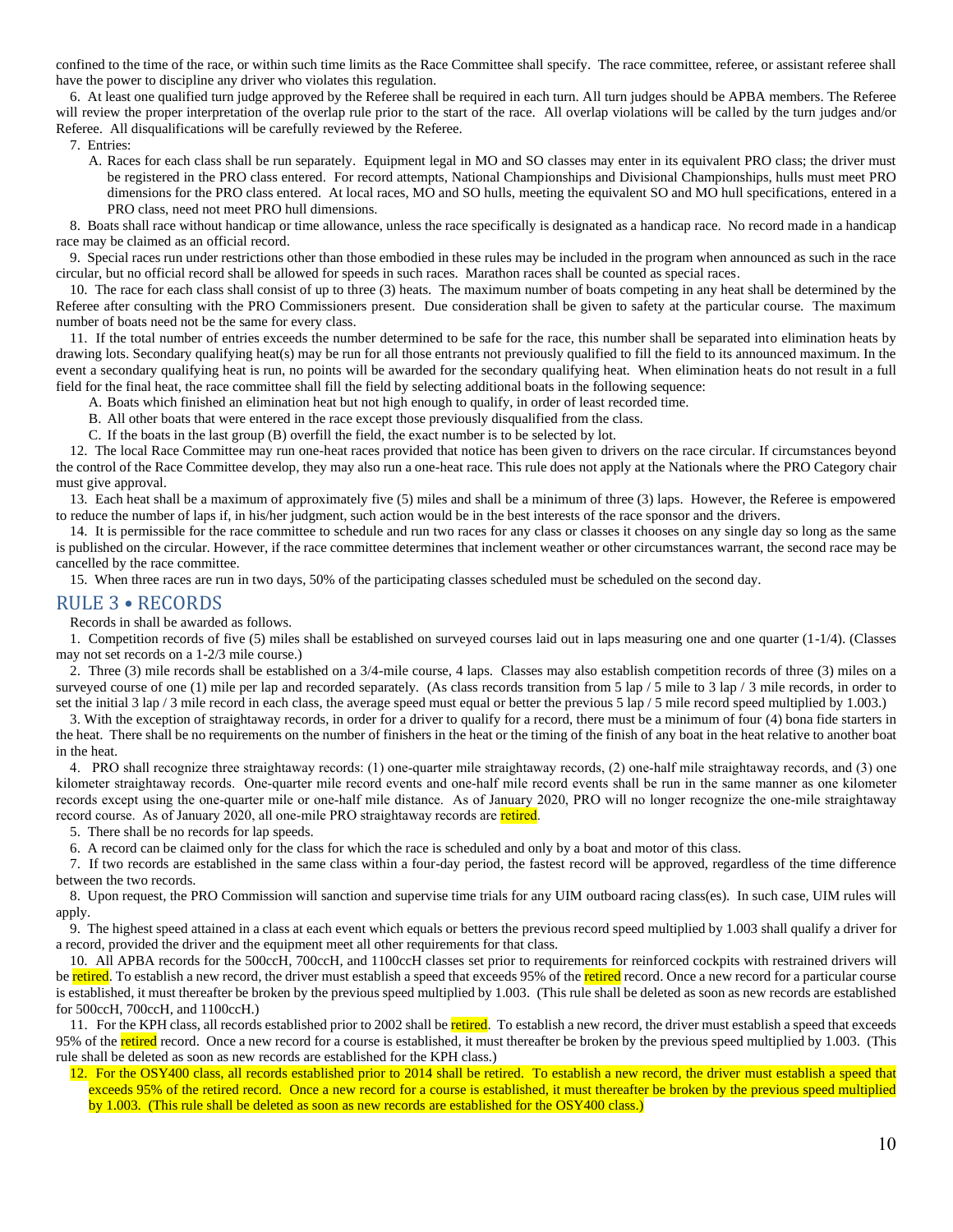## <span id="page-10-0"></span>RULE 4 • START & FINISH

1. At all races a preparatory signal shall be given a minimum of three (3) minutes before the start of the heat and, at this time, at the judge's stand, a green flag will be displayed. The race committee may extend the period prior to the start of the heat to four or five minutes for some or all classes if local conditions warrant. Additionally, at non-championship races and Divisional Championship Races a "short" three-minute period (less than three minutes) may be used when announced at Drivers Meeting and all boats entered in that heat are on the course, planed off and in the milling area.

2. There shall only be one (1) start per heat. Boats crossing the starting line during the last thirty (30) seconds before the start shall be disqualified; this time period may be shortened by the referee when local conditions warrant. Any boat passing the 500' marker during the last fifteen (15) seconds before the start is committed to the start and must maintain a straight line; this time period may be shortened by the referee when local conditions warrant.

3. The start shall be final, even if there is only one (1) legal starter. In the event there is no legal starter, the heat shall be cancelled.

4. With the exception of divisional and national championship closed course regattas, "Jetty" or "modified LeMans" starts are permitted if so specified on the race circular. The contestants participating in a jetty start will be assigned starting positions by lottery. Prior to the start signal, all engines will be stopped and the boat attended by no more than three crewmembers. A preparatory starting signal will be given. A member of the race committee will start the race by waving a flag. Either a crewmember or driver may start the engine. If the engine does not start on the first attempt, the crew members may receive additional assistance.

5. With the exception of divisional and national championship closed course regattas, "flag" starts are permitted if so specified on the race circular.

6. A heat may be cancelled if fewer than three (3) boats cross the starting line except when a previous heat in the race has been run. However, if the first heat of a race is started with at least three (3) bona fide starters, a rerun of that heat must be run if there is at least one (1) bona fide starter. If a previous heat for the class has been run, any subsequent heat shall be cancelled only if no bona fide starters cross the starting line or if all boats cross the starting line before the gun.

7. A legally started heat cannot be cancelled. In the event that a stoppage of a heat is necessary and the lead boat is on the final lap, the order of finish shall be determined by the order of the previous lap. The driver or drivers responsible for the stoppage of the heat will not be scored. If the lead boat is not on the final lap, the heat must be restarted and cannot be cancelled unless there are no legal starters.

8. The referee may call for the restart of a heat under the following circumstances:

- A. if officials or their equipment have performed in error,
- B. if officials have failed to record those boats jumping the gun, or
- C. due to the stoppage of the heat caused by an accident or other on-the-course issue. Should a restart be required due to a stoppage, all boats that are responsible for the stoppage of the original heat, or any restart of the heat, may not participate in any restart. All other drivers entered in the original heat, including gun jumpers, may participate in any restart.
- This rule is in effect from the time boats entered in the original heat leave the pits until a winner is established.

9. All races shall have a photographic start. In the event that a snapshot is taken, all races must have at least one camera electronically synchronized with the starting clock. In the event that a video camera is used, the video must record the moment when the starting clock reaches zero (0). The camera shall be aligned with the starting line markers as the drivers' reference point exists. If the markers shift, the camera should be trained upon the point actually used by the drivers to determine the location of the starting line. Use of the camera is purely an "aid" to those who "call" the start. Upon request, pictures of the start are required to be shown to the drivers' representative. In the event of a camera or film failure, the Referee will, with the assistance of the Race Committee, render the necessary decision.

10. In order to be scored, a driver must finish within 3 minutes of the first legal finisher.

#### <span id="page-10-1"></span>RULE 5 • COURSES

1. It is recommended that there be a minimum of four turn markers in each turn.

2. Floats used for finding anchors or ropes are not racing markers.

3. The driver of a boat which damages or dislodges a buoy, and causes damage which requires race-delaying attention by the race committee, shall be disqualified for that heat.

4. The starting line must be marked with two (2) buoys. One of these starting buoys serves as an inside course marker, the other serves as the outside course marker.

5. When not otherwise specified, all marks shall be passed on the driver's left hand side. Any contestant who fails to turn a mark may validly continue in the heat, provided the contestant returns to the mark and passes it in the proper manner and then continues his course. Running an extra lap shall not constitute a fair turn.

## <span id="page-10-2"></span>RULE 6 • RACING NUMBERS

Each racing member owning a boat or boats shall annually request National Headquarters to assign him/her a racing number for each category raced. This number, or numbers, shall be valid for the current membership year. The racing member will use these numbers on all boats of all classes which he or she may enter in PRO races. The racing number shall consist of a letter designating the geographic section of the country where the owner resides followed by the assigned number. The assigned number shall range from 1 to 999. The official racing number must be displayed on both sides of the boat in accordance with the following procedures:

1. Hydroplanes shall be affixed with vertical numbers on both sides of the boat. Numbers must be a minimum of six (6) inches in height and one (1) inch stroke where space permits and must be a color that strongly contrasts with the background.

The background must be solid. There shall be at least one (1) inch background border around each number and letter, where space permits. There shall be a minimum of one (1) inch spacing between each number and letter, where space permits.

2. In addition to vertical numbers and letters, it is recommended that hydroplanes have deck numbers and letters. These deck numbers should be placed on a solid background that contrasts strongly with the color used for the deck numbers.

3. Runabouts shall be affixed with numbers of a color that strongly contrasts with the background. The figures and letters shall be not LESS than 10 inches in height and the stroke not LESS than 1-1/2 inches wide, if space permits. These numbers must be affixed to both sides of the boat.

4. It shall be the driver's responsibility to make the numbers legible. The numbers must be so displayed as to be clearly visible at all times, and shall be securely attached in such a manner that they will not be lost or defaced during a race. The race committee shall have the power to warn, or disqualify without previous notice, any driver who races with improper or illegible numbers.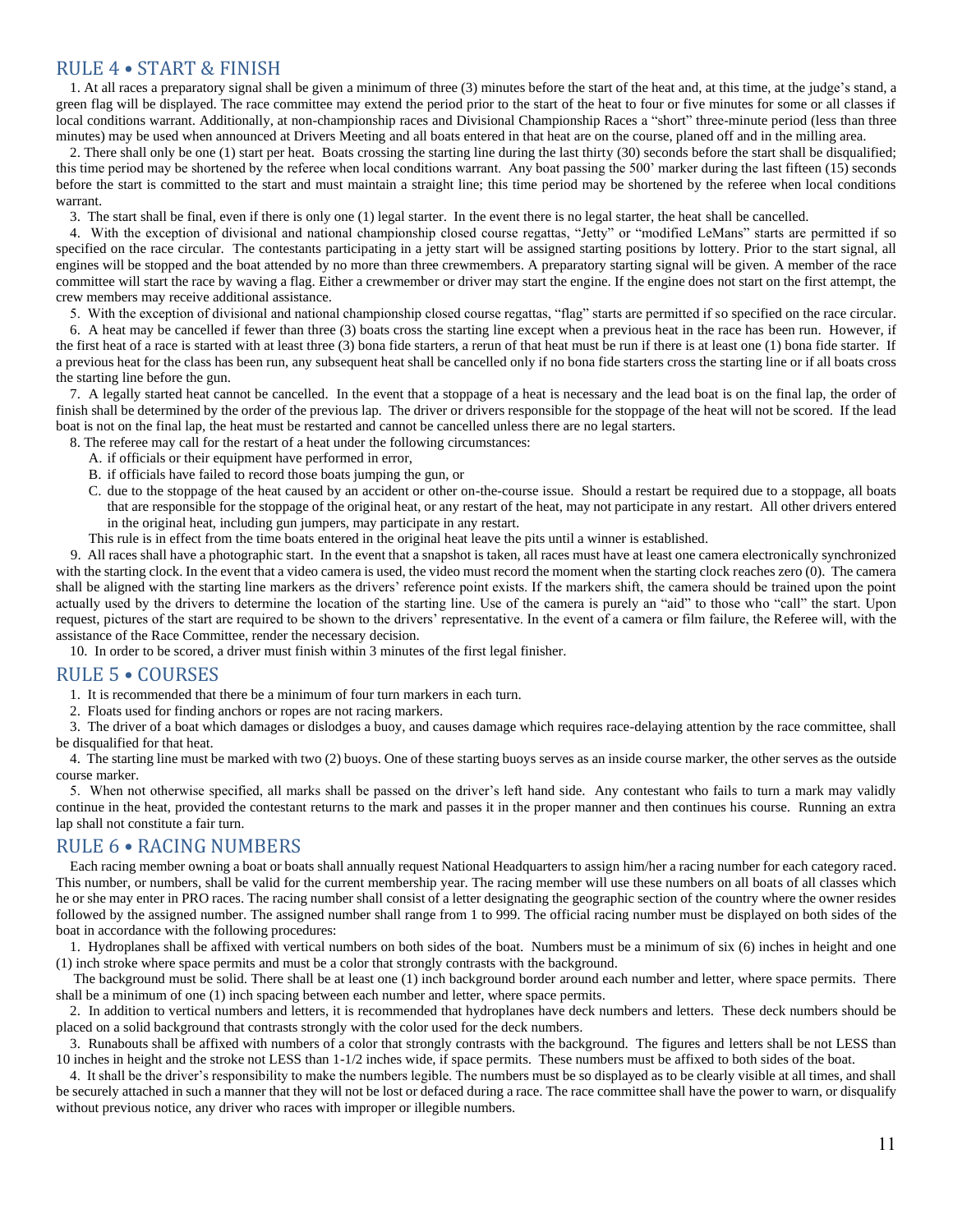5. A temporary number, such as an "X" or "I", may be used. However, only one (1) regatta will be allowed without a regular number properly displayed on the hull. The driver is not required to put the assigned geographical letter on the boat.

6. In the event one owner enters two boats, both of which carry his/her assigned racing number in the same race, or two or more drivers enter a boat with the same number and no letter, it shall be the owner's responsibility to affix a temporary identifying mark to his/her second entry to assist the scorers in identifying the drivers. The identifying mark shall be in the form of the letter "I" following the official racing number. If the owner enters three boats in the same race, the third entry shall have two such identifying marks following the official racing number, and so forth. Such temporary marks are for the use of the local headquarters or race committee and have no official standing at National Headquarters.

7. The following letters indicate the residence of PRO boat owners. The letter is on the left of the number.

- A. Maine, New Hampshire, Vermont
- B. Massachusetts
- C. California, Nevada, Arizona, Hawaii
- CE. Eastern Canada: Ontario, Quebec and Maritime
	- Provinces

CP. Central Canada: Alberta, Saskatchewan, Manitoba

- CW. Western Canada: British Columbia
- D. Connecticut, Rhode Island
- E. Virginia, West Virginia, Maryland, District of Columbia
- F. Florida, Georgia, Alabama
- G. Minnesota, South Dakota
- H. Indiana
- J. New Jersey
- K. Kentucky, Tennessee
- L. Louisiana, Mississippi, Arkansas
- M. Michigan

N. New York

- O. Oklahoma
- P. Pennsylvania
- Q. Delaware
- R. Oregon, Washington, Idaho
	- S. Ohio
	- T. Texas, New Mexico
	- U. North Dakota, Wyoming, Montana, Colorado, Utah
- V. Illinois
- W. Wisconsin
- X. Iowa, Nebraska
- Y. Kansas, Missouri
- Z. North Carolina, South Carolina

<span id="page-11-4"></span>*Figure 6 - Boat Number Letter Table*

## <span id="page-11-0"></span>RULE 7 • BOAT NAMES AND ADVERTISING

The APBA reserves the right to review boat names and advertising displayed on member's boats, and the Executive Director may at his/her discretion refuse to issue boat numbers to any applicant if, in the Executive Director's estimation, a boat carries advertising or a name which is obscene or might be of such a nature as to cause embarrassment and cast any discredit on the sport of powerboat racing. A Race Committee may refuse entry to any contestant who violates the letter or spirit of this rule.

## <span id="page-11-1"></span>RULE 8 • MEASUREMENT AND INSPECTION

1. Motors, hulls and other equipment subject to these rules shall be inspected by the Inspector, and a report of any violation of rules and regulations submitted at the earliest possible moment to the Race Committee for action. Except as noted below, it shall be up to the discretion of the Motor Inspector, under the direction of the Referee, as to the extent of the inspection conducted.

2. Racing equipment shall be available for examination previous to the race and if found not in compliance with any governing rule or regulation, unsafe, unseaworthy, or unmanageable, or if the owner or driver has failed to live up to the spirit or letter of the rules, the Race Committee may rescind the entry. Correction or substitution may be permitted if made previous to competing in the race, but the start shall not be delayed to allow compliance. Dismantling of motors before racing shall not be required.

3. The Inspector shall have the power after the finish of any race to order any contestant to dismantle his or her motor for inspection and measurement.

4. Each winning motor and each record-claiming motor and such others as may be designated by the Race Committee shall be inspected. With the exception of Divisional and National Championship Regattas, or at regattas where a special inspector has been assigned by the PRO Commission, the Referee or Inspector may waive inspection of any motor as long as no APBA or UIM records are at stake.

5. The driver shall be responsible for the condition of the motor and hull as raced. Errors on the part of the manufacturer, boat builder, mechanic, or previous owner shall not excuse non-compliance with the rules.

6. For the purpose of national high points, equipment disqualifications will be scored as one race with zero points.

7. Upon refusal of inspection procedures at any regatta, said driver will be disqualified. Upon refusal of inspection procedures at Divisional, National or record-attempt regattas, said driver shall be suspended for a period of one year for unsportsmanlike conduct.

## <span id="page-11-2"></span>RULE 9 • ILLEGAL EQUIPMENT

1. Any driver who races a motor or hull that does not meet with specifications as quoted in these rules, will be disqualified and warned. With the exception of disqualifications for fuel, engine height or minimum racing weight, a second disqualification for the same offense in the same class within a six (6) month period will result in the automatic suspension of the driver for one (1) year from the date of the second disqualification.

Note: Violations of a non-speed-advantage nature are covered in General Racing Rule 18.

#### <span id="page-11-3"></span>RULE 10 • PRIZES

1. Prizes shall be awarded in accordance with place of finish.

2. APBA points and prizes shall be awarded to the driver. The driver may, at his/her option, instruct the Race Committee to award the prize to the owner of the boat or motor.

3. If a contestant is disqualified, prizes shall be awarded to the next contestant on the basis of points awarded to the legal boats in the corrected order of finish.

4. The local Race Committee may divide prize money on the basis of the individual heats, instead of on the basis of the entire race, when so specified in the regatta circular.

Notes:

1) The listing of prizes on the circular is covered in General Racing Rule 20.

- 2) Return of prizes is covered in General Racing Rule 20.
- 3) This rule would not prevent the payment of expense money.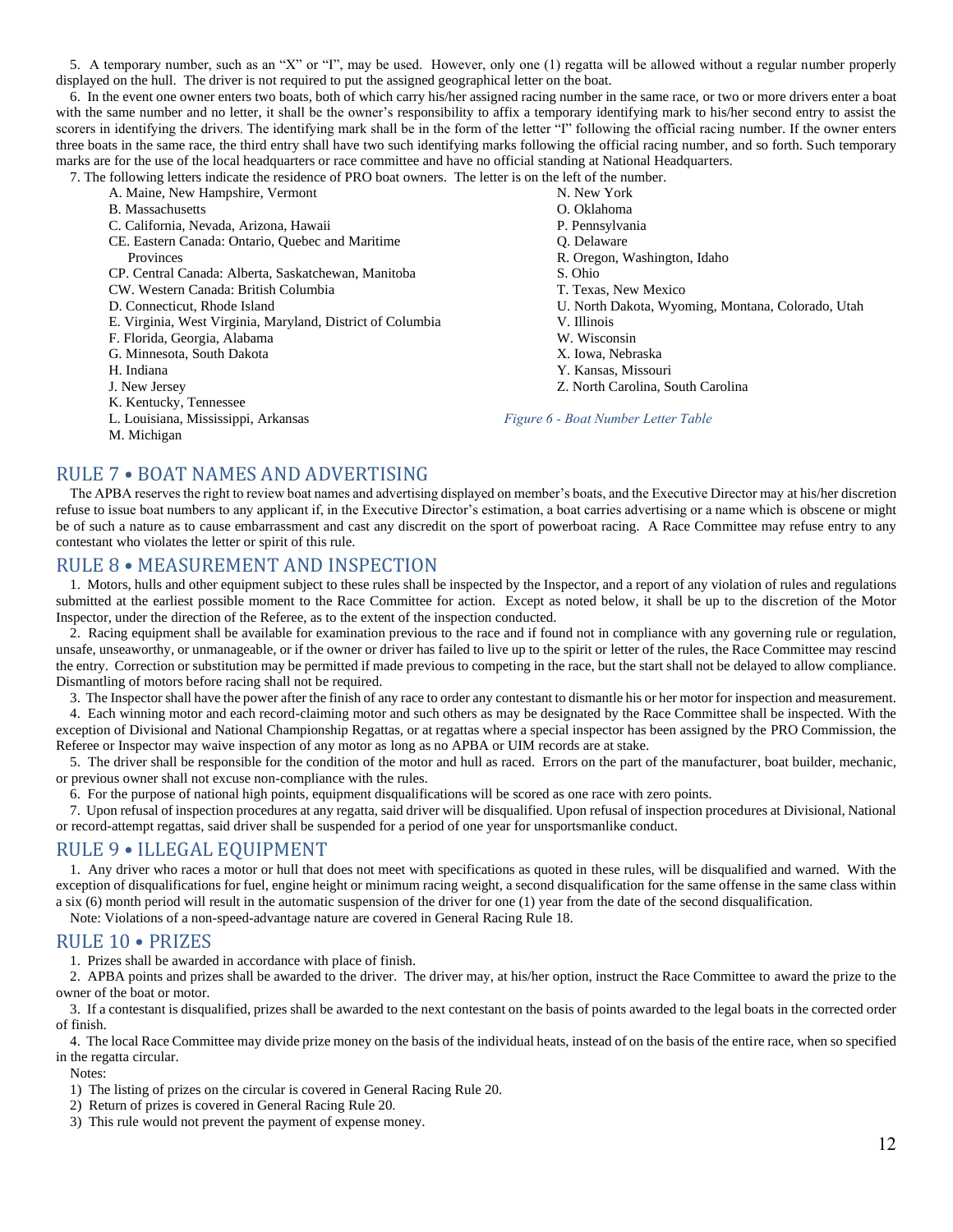## <span id="page-12-0"></span>RULE 11 • INQUIRY

An inquiry is a request to the officials from a driver for information, clarification of a decision, or interpretation of an occurrence on the race course. An inquiry must be made in writing to the designated drivers' representative and forwarded to the proper official for a timely answer. A fee will not be charged and it will be the responsibility of the inquiring driver to contact the drivers' representative for the race official's answer.

#### <span id="page-12-1"></span>RULE 12 • PROTEST

A protest is a written statement by a driver or owner to the Race Committee alleging violation of the rules affecting their particular class.

1. See PROTESTS, Rule 22 under the General Racing Rules.

2. Protests involving the sanction or the manner in which the regatta is being conducted must be made within sufficient time to allow the alleged violation to be corrected. The Race Committee shall consider the protest and render a decision.

3. Protests involving the eligibility or legality of an entry must be filed in writing with the referee or assistant referee not later than one hour after the finish of the inspection in question, or one hour after the finish of the final heat of the day, whichever is later. Any driver wishing to file a protest after the final heat of the day has been completed must notify the referee or assistant referee of his or her intent to file a protest within fifteen (15) minutes of the time when the final class of the day clears inspection. The notification of intent to file a protest may be either written or verbal.

4. If a technical violation is alleged, the Inspector shall conduct an inspection of the equipment that is the subject of the protest and shall make a report to the Race Committee. The Race Committee shall consider the protest and render a decision. In such a case the Inspector shall be disqualified from voting on the ultimate question.

- A. The owner of protested equipment must present the protested equipment to the inspector immediately upon request of the Referee. Failure to present protested equipment shall result in disqualification.
- B. The inspector may impound components to determine their compliance with the rules.
- C. When a protest of equipment is lodged at a non-championship regatta and facilities (or equipment) are inadequate for complete engine disassembly and inspection, the protested components may be taken into custody by the referee or a person designated by the referee for insured shipment to the nearest qualified inspector for evaluation. The cost of the shipment, inspection, and reassembly (if requested) shall be borne by the loser.
- 5. No member of the race committee shall take part in any decision in which they have a direct interest.
- 6. Any party to the protest may appeal an adverse ruling under this rule pursuant to Rule 13 (below).

#### <span id="page-12-2"></span>RULE 13 • APPEAL

An appeal is a request by a driver or owner to the PRO Commission asking that a disqualification, or a decision that affects a driver, be reversed or changed. An appeal is a written statement that should be as detailed as possible. Written statements from witnesses may be attached to an appeal.

1. An appeal is made by filing a written statement with the Referee or assistant referee along with the appropriate filing fee. The appeal fee in the PRO Category will be \$100.00.

2. Appeals must be in writing and filed within one hour of the adverse decision of the Race Committee or Referee, or one hour after the finish of the final heat of the day, whichever comes later. Any driver wishing to file an appeal after the final heat of the day has been completed must notify the referee or assistant referee of his or her intent to appeal within fifteen (15) minutes of the time when the final class of the day clears inspection. The notification of intent to appeal may be either written or verbal.

3. When an appeal is filed by a participant, the PRO Commission shall hear the appeal and render a decision.

4. No member of the PRO Commission shall take part in a decision in which he/she has a direct interest.

5. If a technical violation is alleged, the Inspector shall conduct an inspection of the equipment that is the subject of the appeal and shall present a report to the appropriate decision-making body.

6. A copy of all appeals shall be sent by the referee immediately to the Chair of the PRO Commission. Ten days will be allowed for postmark of evidence and testimony mailed to the PRO Commission from all parties concerned.

7. A driver who appeals a suspension may continue to race until the appeal is decided upon by the appropriate decision-making body.

8. Decisions of the PRO Commission shall be based on the rules set forth for the APBA. However, because no set of rules can cover all contingencies, the decision-making body shall be guided by its own judgment of fair racing. In rendering such judgment, the decision-making body may avail itself of counsel from the referee. Subject to the provisions of the Bylaws of this association, all decisions of the PRO Commission shall be final.

## <span id="page-12-3"></span>RULE 14 • High Points

1) For all sanctioned regattas, National Headquarters will tabulate points on a race basis to all drivers competing in sanctioned regattas as follows:

| Order |                      |                              |                      |
|-------|----------------------|------------------------------|----------------------|
| οf    |                      | <b>PRO</b> Divisionals and   |                      |
|       |                      | North American Championships | <b>PRO</b> Nationals |
|       | Finish Regular Races |                              |                      |
|       |                      |                              |                      |
|       |                      |                              |                      |
|       |                      |                              |                      |
|       |                      |                              |                      |
|       |                      |                              |                      |
|       |                      |                              |                      |
|       |                      |                              |                      |
|       |                      |                              |                      |
|       |                      |                              |                      |
|       |                      |                              |                      |
|       |                      |                              |                      |
|       |                      |                              |                      |
|       |                      |                              |                      |
|       |                      |                              |                      |
|       |                      |                              |                      |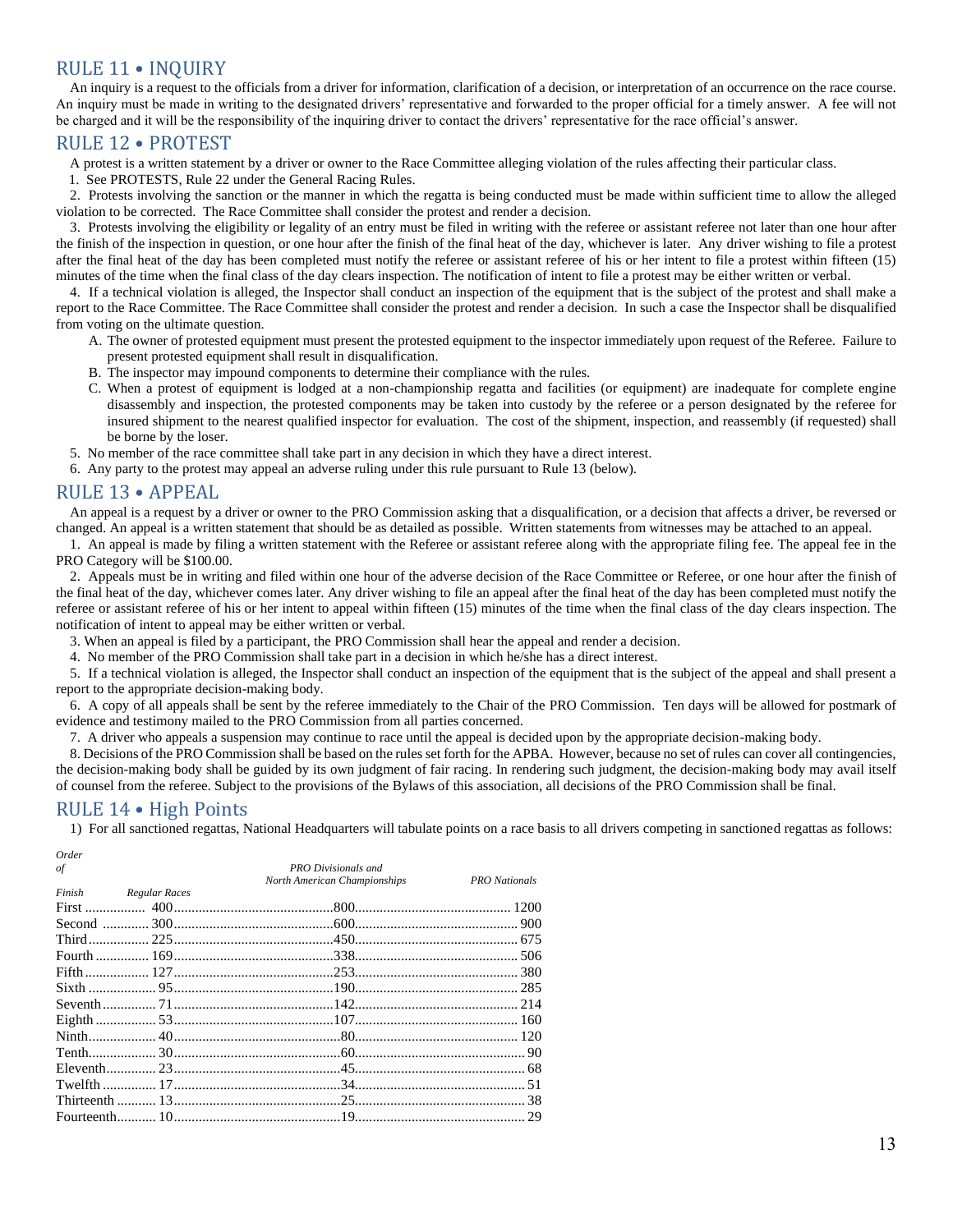#### <span id="page-13-2"></span>*Figure 7 - High Point Table*

2) Scoring shall be counted down to the 20th position in each class.

#### 3) HIGH POINTS

- A. High point credits for special boat numbers will be awarded on an annual basis to all places to all drivers competing in sanctioned regattas, in accordance with General Racing Rule 21.
- B. For regularly sanctioned regattas, point credits will be awarded on an annual basis in accordance with the racing year.
- C. In order for a race to be counted for national points in a given class, a minimum of three (3) bona-fide boats of the class must make a start in any one heat. That heat must include at least three (3) bona fide boats of that class. All boats entered in the race are eligible for points in the given class as long as the above requirements are met.
- D. The National High Point Champion shall be awarded the number U.S. 2 in his class.
- E. The number 1, preceded by the letter designating the Region, shall be given to the driver residing in each Region who accumulates the most points in any one class.
- F. In order to receive a National High Point Championship in a class, the driver must have accumulated a minimum of 1,400 points in the class during the season.

## <span id="page-13-0"></span>RULE 15 • Fuel

- 1) The use of oxygen tanks in connection with motors is prohibited; and fuels that exist as gases at usual atmosphere temperature and pressure such as propane, butane and nitrous oxide are prohibited.
- 2) In the KPH class, when using the OMC "A" motor or Mercury "A" motor, and in the OSY400 class, a gasoline and oil mixture must be used that meets current Modified Category fuel specifications.

## <span id="page-13-1"></span>RULE 16 • Classes and Motor Eligibility

1. All classes have minimum age requirements for participants; KPH have maximum age requirements for participants. See **Safety Rule 9 • Age Requirements** for more details.

2. Some classes have maximum engine mounting heights. See **Safety Rule 4 • Engine Mounting Heights** for more details.

#### 3. MOTORS, CLASSES, AND MANUFACTURING RESTRICTIONS

#### A. Motors

- 1) Each boat competing in a race shall be powered with an outboard motor as defined in these rules.
- 2) A Professional Racing Outboard (PRO) motor is defined as a complete internal combustion power and propulsion unit that can be attached to a boat and which can be lifted bodily by human power from the hull as one unit. Batteries used for ignition and starting, tachometer, throttle control, steering arrangements, transom mounting brackets and gas tank are excepted.
- 3) Parts of any manufacture may be used in racing and service motors, except as qualified by these rules.
- 4) It shall be the duty of the PRO Commission and Chairman of the PRO Technical Committee to prepare as necessary and make available from APBA National Headquarters Motors Specifications and Lower Unit Specifications forms.
- 5) Manufacturing and design restrictions:
	- a) The use of a supercharger or turbocharger on racing or service engines is barred. A supercharger or turbocharger is defined as any mechanical means employed for the transfer or compression of gases or the increase thereof, other than a naturally aspirated system or the standard stroke movement of plain single diameter working pistons of a number equal to the number of cylinders. Tuned intake and exhaust pipes are permitted.
	- b) Any rotary valve in which are incorporated supercharging principles shall not have a peripheral speed of more than twice the piston speed of the motor. There shall be no greater number of such rotary valves than the number of cylinders of the motor, nor shall multiple rotary valves be interconnected to form a positive displacement device such as a Roots blower.
	- c) Drive by means of an air propeller shall not be permitted.
	- d) Tractor lower units for PRO racing and service engines shall be prohibited.
	- e) The minimum "S" dimension is 0.625 inches.
	- f) The maximum "Q" dimension is 24.25 inches (maximum length including prop nut). Drive shaft to propshaft angle, 100° maximum.
- 6) Racing Motors
	- a) A racing engine is described as any reciprocating two- or four-cycle engine.
- 7) Service Motors
	- a) A service motor is defined as a motor which:
		- i. has been advertised and offered for sale to the public as a service motor.
		- ii. At least 250 motors of identical design and assembly have been manufactured and made available for public sale within the United States.
		- iii. Specifications have been prepared by the PRO Commission and the Chairman of the PRO Technical Committee, copies of which are available from APBA National Headquarters.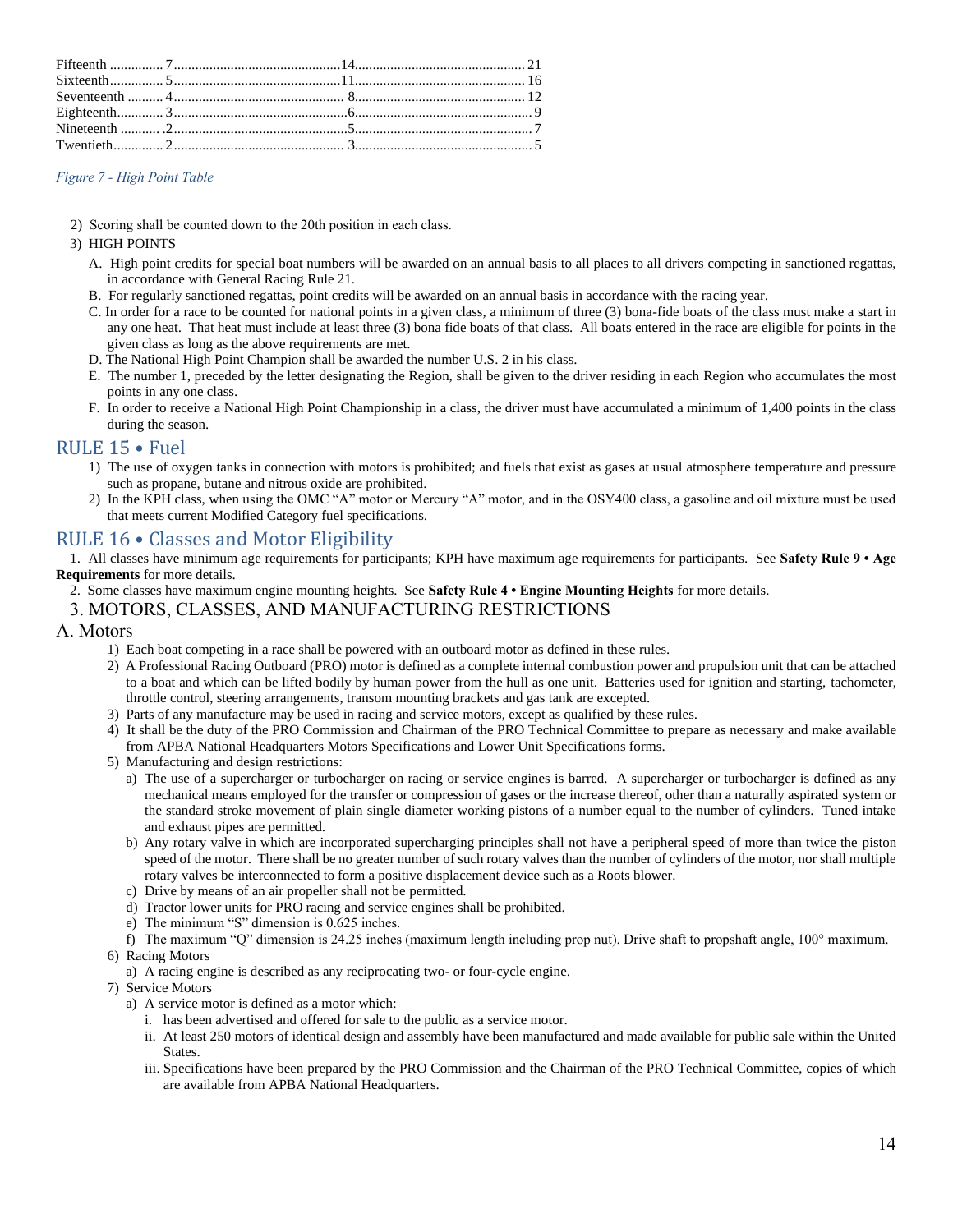## B. CLASSES

- 1) Official contests at sanctioned regattas may consist of races by separate classes as defined in these rules.
- 2) Service Model motors may compete in races designated as races for Racing Model motors, but Racing Model motors may not enter races designated as Service Model races.

a) Racing (Displacement-based) Classes

| Class           | Min. Length  | Motor Displacement                                                                          |
|-----------------|--------------|---------------------------------------------------------------------------------------------|
| 125cc Runabout  | 11'6''       | Up to and including 128.75 cc                                                               |
| 250cc Runabout  | 11'6''       | Up to and including 257.5cc                                                                 |
| 350cc Runabout  | $12^{\circ}$ | Up to and including 350cc                                                                   |
| 500cc Runabout  | 13'          | Up to and including 500cc                                                                   |
| 700cc Runabout  | 13'          | 500cc up to a maximum of 710cc, only Konig / Konny rotary valve engines                     |
| 1100cc Runabout | 13'          | Up to and including 1133cc Runabout, two persons required in boat                           |
| 125cc Hydro     | none         | Up to and including 128.75cc                                                                |
| 175cc Hydro     | none         | Up to and including 175cc                                                                   |
| 250cc Hydro     | none         | Up to and including 257.5cc                                                                 |
| 350cc Hydro     | none         | Up to and including 350cc                                                                   |
| 500cc Hydro     | none         | Up to and including 500cc                                                                   |
| 700cc Hydro     | none         | Up to and including 700cc                                                                   |
| 1100cc Hydro    | none         | Up to and including 1133cc                                                                  |
| F500            | none         | Up to and including 500cc (The F500 class shall be raced using current UIM technical rules. |
|                 |              | Entries that are legal under current OPC SST45 rules are legal entries in F500.)            |

- i. Any previously approved deflector engine may step down one class.
- ii. The 44 deflector only is eligible to step down to the 500cc class. Deflector motors above 44 cubic inches up to and including 1133cc displacement may not step down to the 500cc class.
- iii. The 250cc deflector engines may not step down to the 125cc class.
- iv. A deflector engine must run its boat specifications.
- v. Step-downs are not permitted at Divisional, National and World Championships or for establishing records. Step-downs are not considered "bona fide" starters for purposes of establishing records.
- vi. Motors used in the 125cc class shall be limited to one cylinder.
- vii. Listed above shall be maximum displacement. To convert cubic centimeters to cubic inches, divide by 16.387. To convert cubic inches to cubic centimeters, multiply by 16.387.
- viii. Engine displacement is as follows: (Bore (in)) 2 x 0.7854 x Stroke (in) x No. of Cyl. = Cubic Inches.
- ix. The minimum and maximum displacements for 4 cycle motors in displacement-based classes are 1.5 times the displacements shown in the table above. (See the PRO Technical Manual for a table of allowable 4 cycle displacements.)
- x. Smaller displacement motors running in larger displacement runabout classes may run the minimum length runabout of the class of the motor. Reinforced cockpit (capsule) classes must run a reinforced cockpit (capsule) even if running a smaller displacement motor.
- xi. The F500 class is exempt from the APBA 60% sponson length rule and power trim is allowed. F500 may not be raced combined with other non-tunnel boat classes. Both UIM and APBA Safety Rules will apply to the F500 class. Where UIM and APBA Safety Rules concern the same issue or conflict, the more stringent safety rule will apply.

#### b) C Service / C Racing Classes

The PRO Chairman shall appoint a Committee to be known as the PRO C Service / C Racing Committee. Said committee shall make up specification sheets and technical rules relating to engines formerly known as C Service, PR, KR, SR, and 4-60s and related boat and propeller rules. The technical rules for these classes are available from the PRO Chairman or the chairman of the C Service / C Racing Committee of the PRO Category. KR, SR, and 4-60 classes shall be raced on a local basis until APBA rules for acceptance of new classes can be met. KR, SR, and 4-60 classes shall not be scheduled at the PRO National Championships. Technical rules may only be changed by a vote of the drivers in the C Service / C Racing Subdivision.

| Class<br>Min. Length<br><b>Motors</b> |
|---------------------------------------|
|---------------------------------------|

| C Service Runabout | 13'  | Evinrude/Elto Speeditwin, Johnson P-50, Johnson PX-50, Johnson PO |
|--------------------|------|-------------------------------------------------------------------|
| C Service Hydro    | none | Evinrude/Elto Speeditwin, Johnson P-50, Johnson PX-50, Johnson PO |
| C Racing Runabout  | 13'  | Evinrude Racing C, Johnson PR, Hubbell Racing C                   |
| C Racing Hydro     | none | Evinrude Racing C, Johnson PR, Hubbell Racing C                   |
| Notes:             |      |                                                                   |

- i. The Technical Rules for the C Service and C Racing classes are as published in the "PRO Technical Manual," available from APBA Headquarters, the PRO Chairman, or the Chairman of the Technical Committee.
- ii. C Service and C Racing hydroplanes may be of pickle-fork design, whenever built.
- iii. The total overbore of the two cylinders shall not exceed .125" over standard bore of 2.750".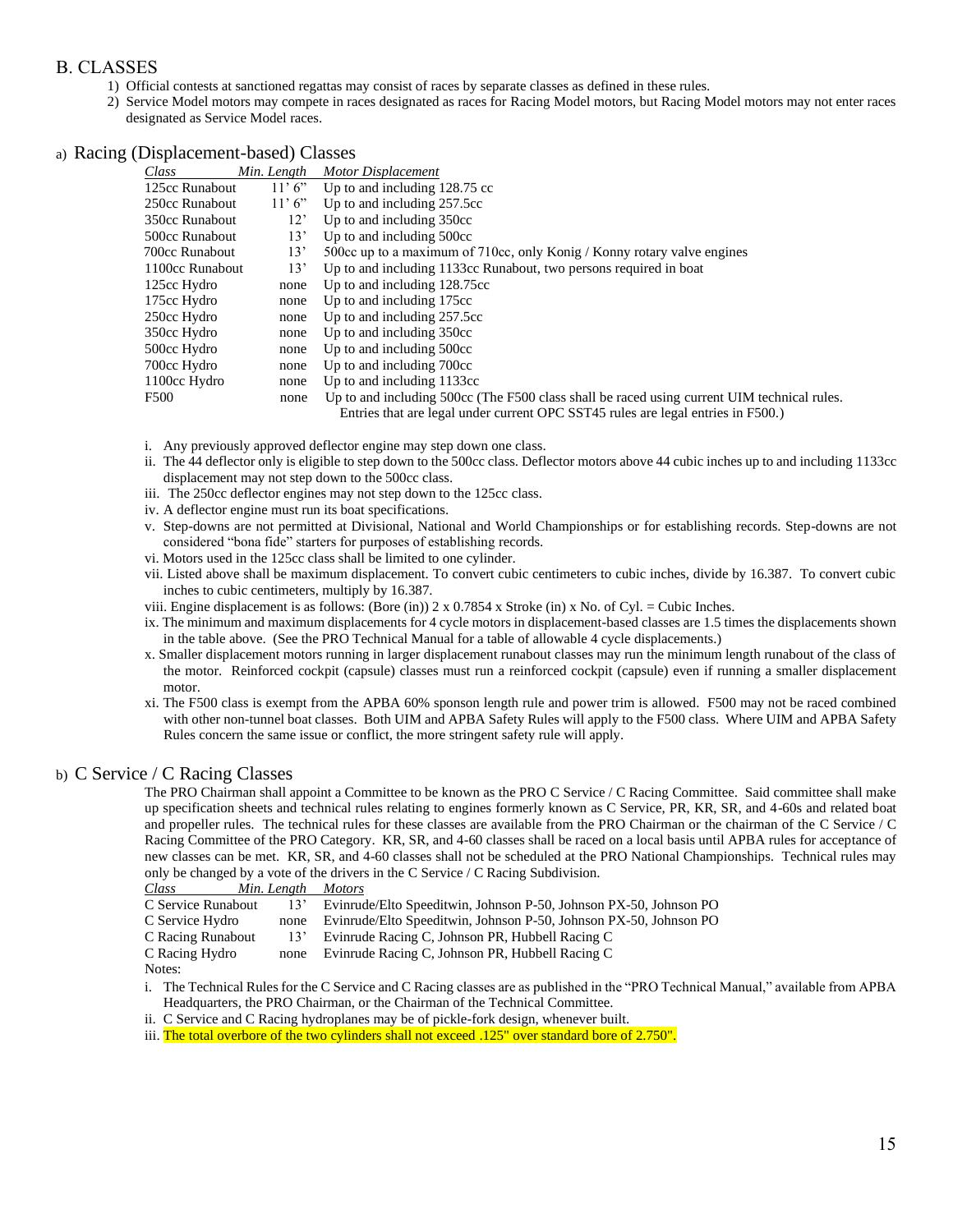#### c) OSY-400

Min. Length: None

Motors: Yamato 80, 102, 202, 300 series

Notes:

- i. The boat shall be hydroplane type. Sponsons must not exceed 60% of the hull. Any hull that meets the definition of a PRO runabout may not compete in the OSY 400 class.
- ii. May not change motor height while underway.
- iii. Specifications are contained in the "PRO Technical Manual".
- iv. The class shall have a minimum overall weight of 396 lbs.

## **d)** K PRO Hydro

- Min. Length: None
- Motors: OMC A/J motor (per A Stock specifications, without restrictor); Mercury A/J motor (per Junior Classes specifications, without restrictor); and Mercury 60J.

Notes:

- i. The boat shall be hydroplane type without weight restrictions. Sponsons must not exceed 60% of the hull. Any hull that meets the definition of a PRO runabout may not compete in the KPH class.
- ii. The K PRO Hydro class may only be scheduled where at least one or more PRO classes, as specified in these rules, are scheduled.
- iii. Restrictions for 9 and 10 year old drivers:
	- (a) Drivers who are 9 years old, racing an OMC J/A motor, may compete in the KPH class with a .562" round restrictor plate meeting J class specifications behind the carburetor.
	- (b) Drivers who are 10 years old, racing an OMC J/A motor, may compete in the KPH class with a .650" round restrictor plate meeting AX class specifications behind the carburetor.
	- (c) Drivers who are 9 years old, racing a Mercury 15 motor, may compete in the KPH class with the restrictor plate approved for the Mercury 15 in the J class  $(.252" \times 1.044")$  behind the carburetor.
	- (d) Drivers who are 10 years old, racing a Mercury 15 may compete in the KPH class without a restrictor plate.

## <span id="page-15-0"></span>RULE 17 • HULLS See Glossary of Terms at the end of these rules

- <span id="page-15-1"></span>A. General: Entrants are expected to comply with government regulations affecting their boats.
- <span id="page-15-2"></span>B. Runabouts: The PRO runabout racing hull must conform to the following:
	- 1) The bottom shall have no steps or breaks in the longitudinal continuity.
	- 2) The bottom must not have any of the following:
		- a) Tunnel
		- b) A concavity greater than one-sixteenth  $(1/16)$  of an inch within the planing surface
		- c) Any design that uses a tunnel effect
	- 3) The side of the boat must form a continuous contour from a single stem to transom and must have no concavity greater than one-quarter (1/4) inch. For all classes except the C Service and C Racing classes, the "side" of the boat referred to in Section (3) shall be interpreted as the outside chine.
	- 4) Trim tabs which are adjustable by the driver while underway shall not be allowed.
	- 5) Rub rails will be allowed provided:
		- a) They are attached to the extreme outside of the boat, and
		- b) They do not exceed 1.5" in depth and width.
	- 6) The deck is not allowed to protrude beyond the side of the boat.
	- 7) Runabout lengths as specified in class rules shall be measured from top of transom along centerline to tip of bow excluding any hardware or other devices added to the boat to extend its overall length.
- <span id="page-15-3"></span>C. Hydroplanes: The hydroplane hull shall be free of all restrictions (exceptions: see **Safety Rule 3 — Equipment**).

## <span id="page-15-4"></span>RULE 18 • Administration

**1.** At the Annual Meeting, the PRO Commission may declare that any of the PRO classes, either runabout or hydroplane or both, shall be placed on one (1) years' probation should the class drop below a national active participation level as follows.

- A. PRO: 10 active participants nationally.
	- 1) The KPH class is specifically excluded from this rule.
- B. Approval of a majority of PRO Commission members is necessary for the placing on probation of that class. If, at the next Annual Meeting, by the review of the PRO Commission, it is found that the class has exceeded the minimum requirements, that class will be taken off probation and reinstated with all class activities and recognition. In the event the class does not meet the minimum requirements, it will then continue on probation. During the first year of probation the class may continue to receive points, set records and participate in Championship events. During the second year of probation the class may participate in Championship events but not set records or receive points. During the third year of probation the class may not participate in championship events, set records, or receive points. If, after three years, the class does not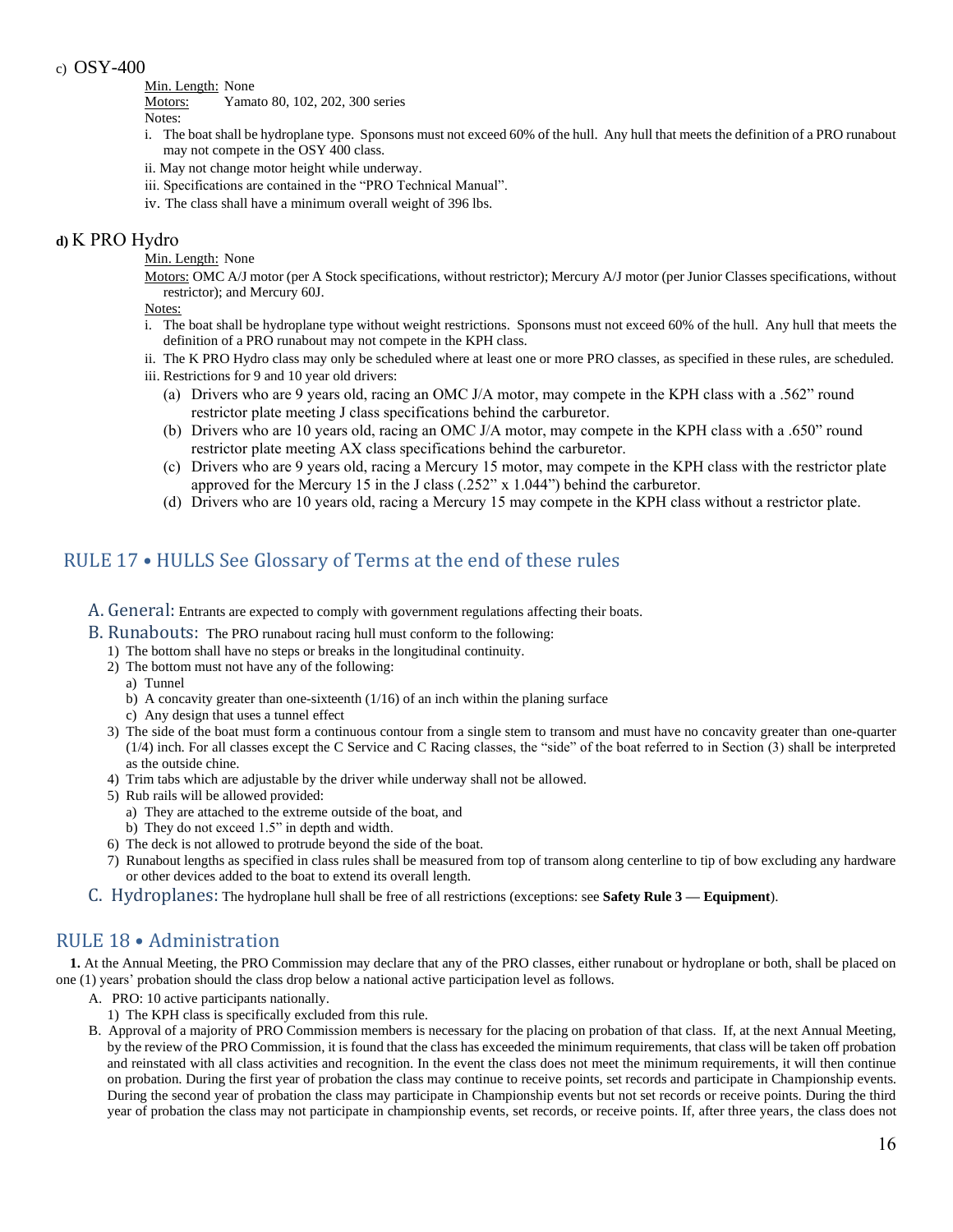meet requirements, it will be dropped at the discretion of the PRO Commission.

## <span id="page-16-0"></span>RULE 19 • Category Fees

APBA Headquarters will collect a surcharge of \$10.00 from each racing member of the PRO Category. This money is to be used exclusively for the promotion of the PRO Category from which the surcharge was collected. The PRO Category's funds will be administered by the PRO Commission.

#### <span id="page-16-1"></span>RULE 20 • Championships

Note: North American Championships require four starters in at least one heat. All categories must comply with all NAC rules, in the Reference Book under **Special Events and Awards.** 

- <span id="page-16-2"></span>A. General**:** During each racing year, if appropriate, PRO championship regattas shall be held as follows:
	- 1) One Divisional PRO Championship in each of the geographic divisions.
		- i. The assignment of the Divisional Championships shall be designated by the PRO Commission, special consideration being given to the selection of courses which are best suited for PRO racing. No duplication of championships shall be permitted.
	- 2) One National PRO Championship.
		- i. The National Championships shall alternate between the Eastern and Western Divisions, provided a suitable bid is received. Bids must be presented to the PRO Commission prior to the APBA Annual Meeting.

#### <span id="page-16-3"></span>B. Divisional Championships

- 1) The East and West Divisionals will be open to all.
- 2) At the PRO Divisional Championships, classes must be scheduled with a minimum of 2 heats.
- 3) The drivers entering the heats shall be divided by lot into groups of a given number determined by safety considerations of the race course as determined by the race chairman and committee.
- 4) The winners of the races shall be known as the Divisional Champions of their respective class until the next annual championship.
- 5) No sanctions will be approved within a radius of 700 miles of a Divisional Championship. Divisional Championships will not be approved for Memorial Day or July 4th due to local race commitments.
- 6) At the sponsor's discretion either a patch or APBA certificate shall be awarded Divisional Champions.
- 7) The Divisional winner of the Western or Eastern Division is automatically qualified for the final heat at the National Championships.

## <span id="page-16-4"></span>C. National Championships

- 1) The race for each class shall consist of three (3) heats with the order of final position being determined on the basis of the total number of points from those three heats. In the case of a tie, the high position shall be awarded to the person who has established the least elapsed time in the 3 heats.
- 2) The maximum number of boats in a heat at the PRO National Championships shall not exceed 12.
- 3) If the total number of drivers entered in a class exceeds the maximum allowed to run in a heat, the first two heats shall be separated into separate heats by drawing lot. The third heat shall consist of a full field of drivers with the maximum number to be determined per Racing Rule 2, #10. That field of drivers shall consist of those attaining the highest points total in the first two heats and the Divisional Champion. In case of a tie, the eligible driver shall be the one attaining the fastest heat time in either of his/her two heats.
- 4) C Service and C Racing class heats shall utilize a 4-minute gun and a 3-lap format at the National Championships
- 5) The winners of the races shall be known as the National Champions of their respective classes until the next annual championship.
- 6) At the National Championships a boat or motor shall be run only in one set of final heats of the class in which it is entered.
- 7) In the races for National Championships, the engine or the boat may be changed between final heats, but not both.
- 8) For National Championships, the PRO Commission shall select and approve the Referee, Scorer, and the Inspector.
- 9) National Championships must have a photographic start. Pictures of starts at championship races will be available to any PRO Commissioner upon request.
- 10) No PRO sanction shall be granted within a radius of 1,500 miles of the PRO National Championships.
- 11) For National Championship races, two (2) turn judges for each corner will be used by the sponsoring club.
- 12) The National Champion shall be awarded U.S. 1 in his class.

#### <span id="page-16-5"></span>D. World Championships

- 1) The race for each class shall consist of four (4) heats with the order of final position being determined on the basis of the total number of points from the best three heats. In the case of a tie the higher position shall be awarded to the person who has established the least elapsed time in his/her three best heats.
- 2) The total number of drivers in the heats shall be determined by safety considerations of the race course by the race committee and chairman. If the total number entered exceeds this number, they shall be separated into separate heats by drawing lots.
- 3) The winners of the races shall be known as the World Champions of their respective classes until the next annual championship.
- 4) In the World Championship races, neither the engine nor the boat may be changed between final heats.
- 5) For World Championships, the PRO Commission shall select and approve the Referee, Scorer, and the Inspector.
- 6) Pictures of starts at championship races will be available to any PRO Commissioner upon request.
- 7) No PRO sanction shall be granted within a radius of 1,500 miles of the PRO World Championships.

## <span id="page-16-6"></span>RULE 21 • Awards

<span id="page-16-7"></span>A. Hall Of Champions Criteria: The APBA PRO Category shall choose its Hall of Champions drivers from among the current National Champions, World Champions and National High Point Champions, while competing in the PRO Category, using the following criteria:

*Points per Class* 1) APBA PRO National Champion.........................................................100